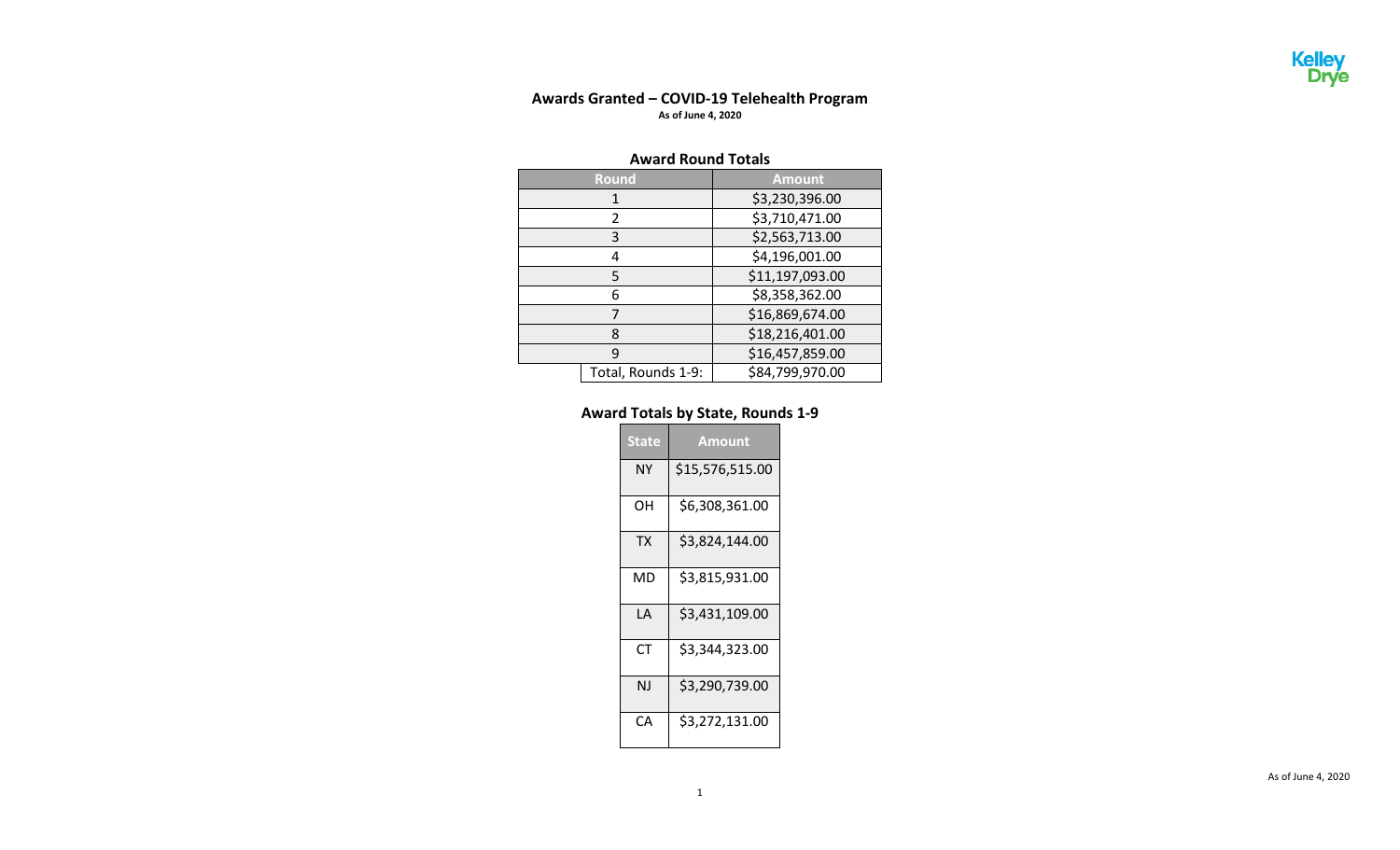

| MI                     | \$2,879,431.00             |
|------------------------|----------------------------|
| <b>MS</b>              | \$2,817,534.00             |
| GA                     | \$2,777,934.00             |
| <b>WA</b>              | \$2,702,334.00             |
| <b>FL</b>              | \$2,593,894.00             |
| PA                     | \$2,546,913.00             |
| MA                     | \$2,446,708.00             |
| $\overline{\text{NC}}$ | \$2,254,624.00             |
| $\overline{DC}$        | \$1,810,141.00             |
| AL                     | \$1,794,861.00             |
| MN                     | \$1,520,351.00             |
| $\overline{c}$         | $\overline{$}1,502,600.00$ |
| <b>AZ</b>              | \$1,426,772.00             |
| IN                     | \$1,352,473.00             |
| WV                     | $\overline{$}1,241,736.00$ |
| SC                     | \$1,116,297.00             |
| <b>MO</b>              | \$1,009,580.00             |
| ΙA                     | \$969,377.00               |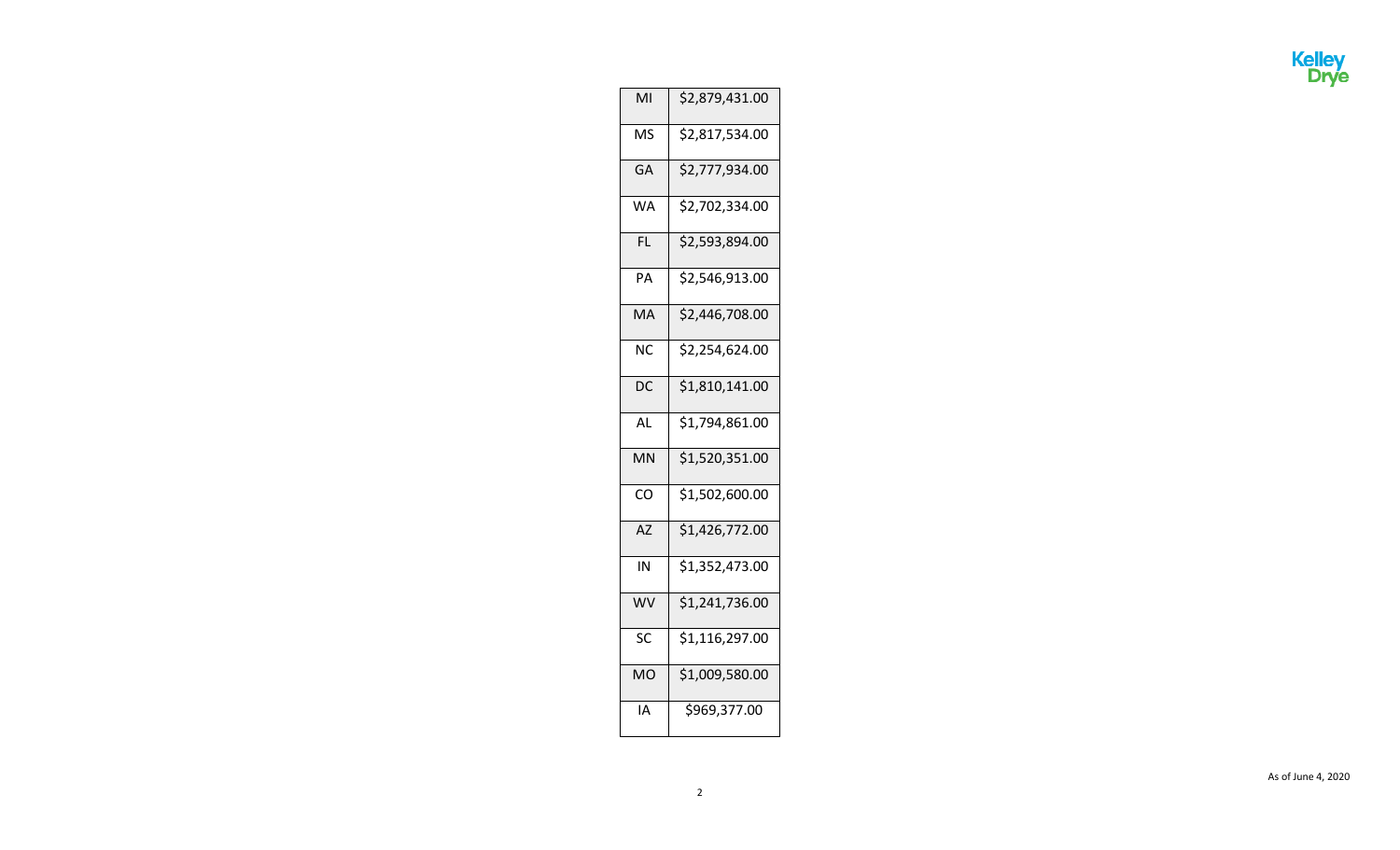

| <b>TN</b> | \$968,525.00 |
|-----------|--------------|
| VT        | \$790,074.00 |
| UT        | \$772,680.00 |
| WI        | \$745,193.00 |
| <b>OR</b> | \$716,479.00 |
| DE        | \$714,322.00 |
| ME        | \$516,160.00 |
| KΥ        | \$491,818.00 |
| ĪL        | \$338,422.00 |
| ID        | \$284,739.00 |
| <b>VA</b> | \$268,014.00 |
| KS        | \$224,900.00 |
| <b>RI</b> | \$108,306.00 |
| NV        | \$91,460.00  |
| AK        | \$85,799.00  |
| OK        | \$56,266.00  |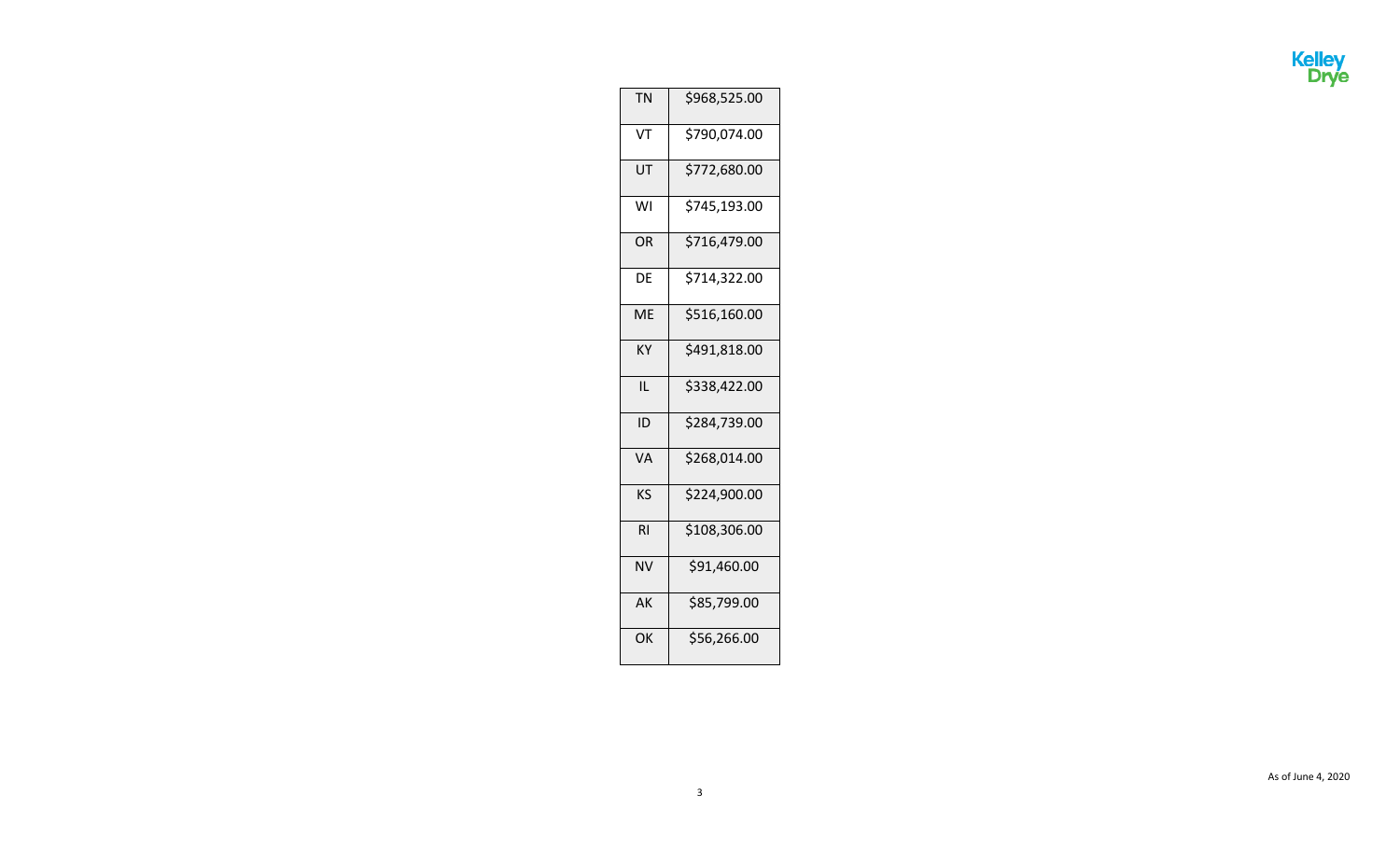## **All Awardees**

| <b>Applicant</b>                         | <b>Applicant City</b> | <b>Applicant State</b> |         | <b>Amount</b> | <b>FCC-Given Description</b>                                                                                                                                                                                                                                                                                                                                                                                                                                                                   |
|------------------------------------------|-----------------------|------------------------|---------|---------------|------------------------------------------------------------------------------------------------------------------------------------------------------------------------------------------------------------------------------------------------------------------------------------------------------------------------------------------------------------------------------------------------------------------------------------------------------------------------------------------------|
| Access Health Louisiana                  | Kenner                | LA                     | \$      | 930,098.00    | for laptop computers, tablets, network upgrades, telehealth equipment, and a telehealth platform and<br>software licenses and will use the funding to reduce COVID-19 transmission and increase care for<br>COVID-19 patients as well as to expand at-risk and vulnerable patient access to telehealth services.                                                                                                                                                                               |
| Airline Children's Clinic                | Houston               | <b>TX</b>              | \$      | 58,312.00     | to support the purchase of a telemedicine cart, laptop computers for health providers and tablet<br>computers for patients, and remote patient monitoring equipment to immediately establish and<br>deliver telehealth services to triage COVID-19 suspected cases, treat, support, and monitor COVID-19<br>confirmed cases, and develop a long-term telehealth service for patients that may have mobility issues<br>due to age or chronic medical conditions.                                |
| <b>Avenel Community Health</b><br>Center | Lemoore               | CA                     | $\zeta$ | 194,700.00    | for telecommunications network improvements to help deploy a telehealth platform and expand<br>telehealth offerings during the COVID-19 pandemic and for remote blood pressure machines to<br>monitor patients with chronic health conditions.                                                                                                                                                                                                                                                 |
| <b>Betances Health Center</b>            | New York              | <b>NY</b>              | \$      | 122,710.00    | for laptops, tablets, phones, mobile hotspots, video conferencing software and equipment, and<br>remote monitoring and diagnostic equipment to maintain access for the patient population to primary<br>care and behavioral health services, to keep patients engaged throughout the COVID-19 pandemic,<br>including by using telehealth, to address patient mental health disorders that have been exacerbated<br>by the pandemic, and to free up hospital resources for those with COVID-19. |
| <b>Boulder Community</b><br>Hospital     | <b>Boulder</b>        | CO                     | \$      | 638,842.00    | for video visit workstations for the hospital, telehealth platform software licenses, and remote<br>monitoring equipment to provide home monitoring for COVID-19 patients and other high-risk patients,<br>video visits for ambulatory, primary care, and urgent care clinics to screen for COVID-19, and tele-<br>hospital visits that allow patients in the emergency department and inpatient units to use their own<br>device to have a video visit with a physician.                      |
| Callen-Lorde 18th Street<br>Clinic       | New York              | <b>NY</b>              | \$      | 917,255.00    | for mobile hotspots, tablets and laptop computers for providers and patients, telehealth and<br>conferencing equipment, and other software licenses to enable patients and health care providers to<br>access the technology and connectivity necessary for remote delivery of primary care, behavioral<br>health and dental care to patients sheltering-in-place as well as patients facing access barriers,<br>including technological barriers.                                             |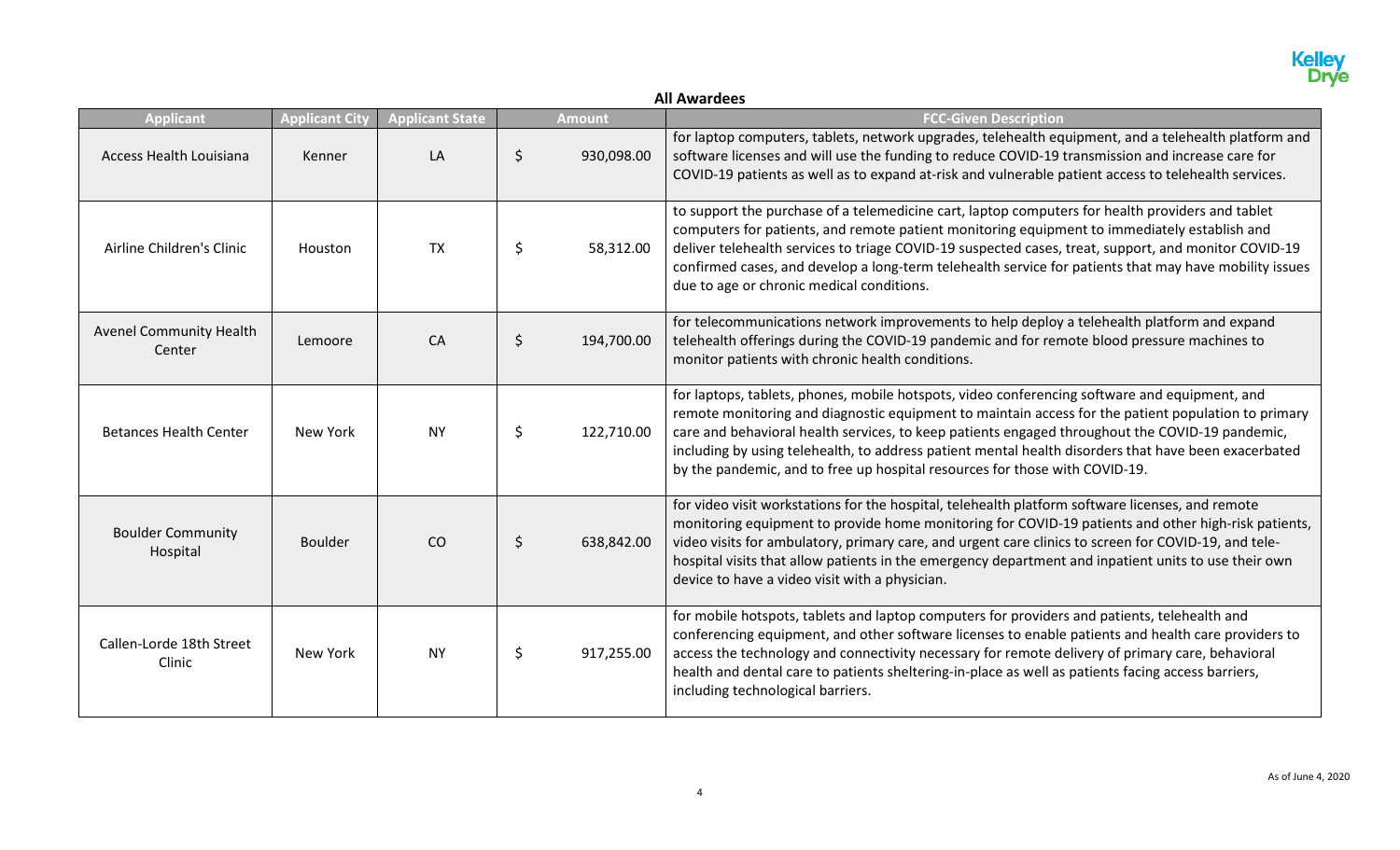|                                                                   |                      |           |         |            | <b>Kelley</b><br>Drve                                                                                                                                                                                                                                                                                                                                                                                                                                                   |
|-------------------------------------------------------------------|----------------------|-----------|---------|------------|-------------------------------------------------------------------------------------------------------------------------------------------------------------------------------------------------------------------------------------------------------------------------------------------------------------------------------------------------------------------------------------------------------------------------------------------------------------------------|
| Catholic Health System of<br>Long Island                          | Rockville<br>Centre  | <b>NY</b> | \$      | 141,397.00 | for telemedicine carts, tablets, video monitors, and telehealth platform licenses to implement a tele-<br>intensive care unit for the treatment of COVID19 patients, conduct video and audio telehealth visits to<br>screen patients, and employ an outpatient COVID-19 post-hospitalization unit, which will function as a<br>virtual extension of the care offered when the patient was hospitalized.                                                                 |
| <b>CCI Health and Wellness</b><br><b>Services</b>                 | <b>Silver Spring</b> | <b>MD</b> | \$      | 618,628.00 | for telemedicine carts, computers, tablets, sign language and language interpretation services, call<br>center subscription services, telehealth and videoconferencing software licenses, and remote<br>monitoring equipment to enable health care providers to continue to provide high quality medical<br>services, such as primary care, pediatric, and behavioral health services, to over 33,000 patients<br>quarantined at home because of the COVID-19 pandemic. |
| <b>Chehalis Clinic</b>                                            | Chehalis             | <b>WA</b> | \$      | 451,400.00 | for network upgrades, remote patient monitoring devices, laptop computers, and tablets to upgrade<br>telecommunications infrastructure and expand telehealth opportunities in response to the COVID-19<br>pandemic at three clinics offering primary, behavioral health, and dental care.                                                                                                                                                                               |
| <b>Clarke County Hospital</b>                                     | Osceola              | ΙA        | \$      | 170,072.00 | for tablet computers, network upgrades, and remote monitoring equipment to offer telehealth from<br>home for potential COVID-19 patients and to provide telehealth video units in patient and exam rooms<br>to minimize provider-patient contact and preserve personal protective equipment.                                                                                                                                                                            |
| <b>CNS Healthcare</b>                                             | Novi                 | MI        | $\zeta$ | 152,075.00 | for laptop and desktop computers, smartphones, and other telecommunications equipment to use<br>telehealth and connected devices to treat children, adolescents, and adults with mental health and<br>serious emotional disorders who are unable to receive services at a clinic due to COVID-19.                                                                                                                                                                       |
| <b>Community Counseling</b><br>Services                           | Malvern              | AK        | \$      | 40,850.00  | for tablets, phones, remote monitoring equipment, and telehealth subscriptions to provide video<br>consultations for behavioral health and substance abuse counseling sessions provided via telehealth.                                                                                                                                                                                                                                                                 |
| <b>Community Mental Health</b><br><b>Centers of Warren County</b> | Lebanon              | OH        | $\zeta$ | 67,979.00  | for tablets, headphones, laptop computers, webcams, and telehealth stations to be able to connect via<br>telehealth with patients during the COVID-19 pandemic.                                                                                                                                                                                                                                                                                                         |
| <b>Compass Behavioral Health</b>                                  | <b>Garden City</b>   | <b>KS</b> | \$      | 23,025.00  | for laptop computers and tablets to use telehealth and allow patients access to medical providers and<br>other medical staff to address mental health needs, including increased anxiety and depression due to<br>isolation from stay at home orders.                                                                                                                                                                                                                   |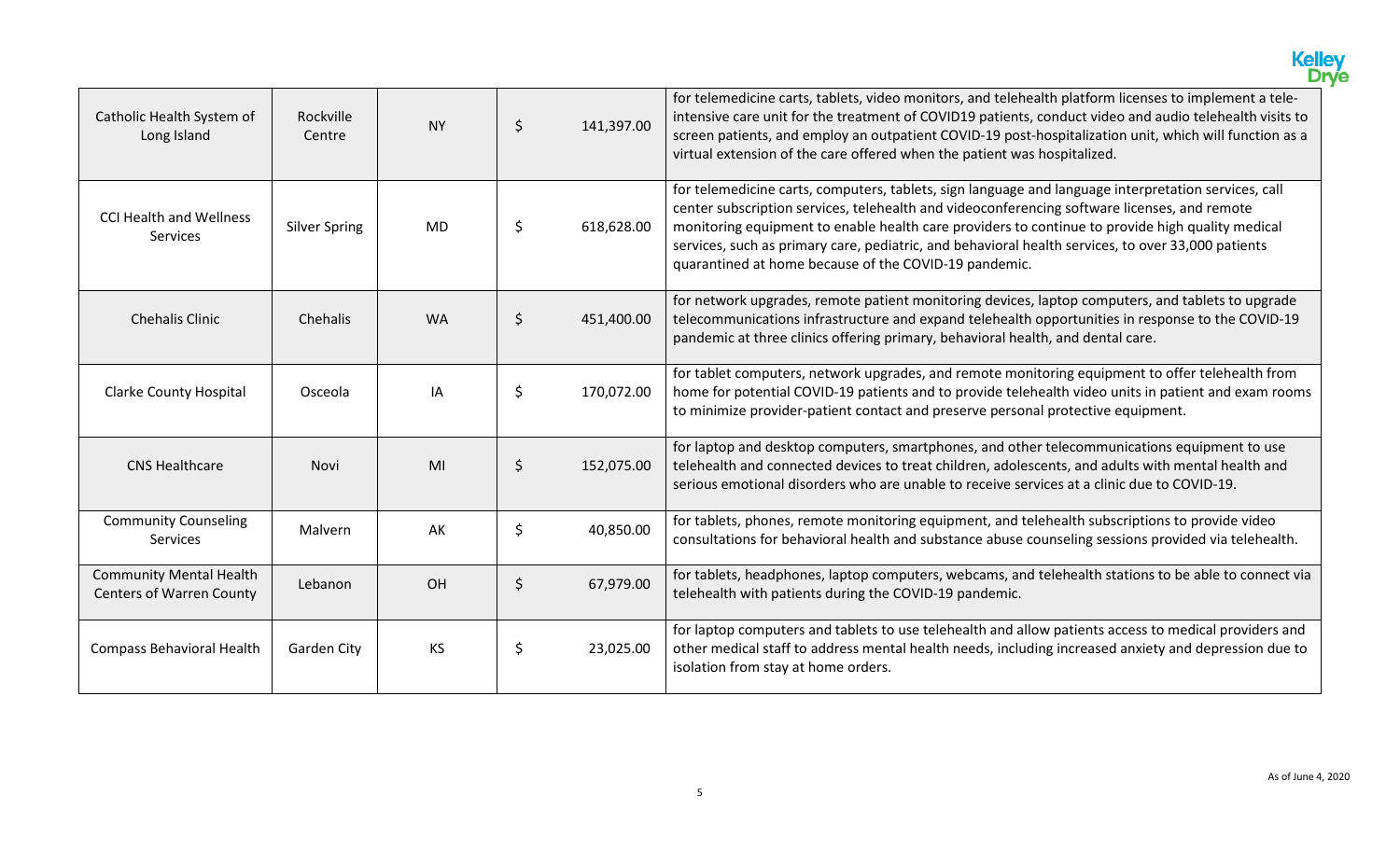|                                      |                     |           |         |            | <b>Kelley</b><br>Drve                                                                                                                                                                                                                                                                                                                                                                         |
|--------------------------------------|---------------------|-----------|---------|------------|-----------------------------------------------------------------------------------------------------------------------------------------------------------------------------------------------------------------------------------------------------------------------------------------------------------------------------------------------------------------------------------------------|
| DeSoto Regional Health<br>Systems    | Mansfield           | LA        | \$      | 240,390.00 | for a telemetry video system, tablets, desktop computers, and connected telemedicine devices to<br>provide COVID-19 screening, treatment, and follow-up for patients and to be able to evaluate, speak,<br>and continuously capture vital signs, without having to enter the patient's room.                                                                                                  |
| Duncan Regional Hospital             | Duncan              | <b>OK</b> | \$      | 56,266.00  | for teleconferencing equipment and software licenses, and remote monitoring equipment to expand<br>telehealth offerings for primary care and mental health patients by sending equipment home with<br>chronic patients to allow home care monitoring and communication with medical staff during the<br>COVID-19 pandemic and, after the pandemic, to provide better care in rural locations. |
| Eastern Shore Rural Health<br>System | Onancock            | VA        | $\zeta$ | 174,634.00 | for laptops, tablets, and telehealth equipment to be used by medical providers for audio and video<br>telemedicine visits due to COVID-19 to offer chronic disease management, address disease control,<br>help with medication tolerance, provide pediatric services virtually, and conduct remote assessment of<br>patients with suspected COVID-19.                                        |
| <b>Excelsior Youth Center</b>        | Spokane             | <b>WA</b> | \$      | 96,500.00  | for tablets, telehealth equipment and software, and telecommunications equipment upgrades to<br>employ remote consultations and screening for COVID-19, and telehealth monitoring and treatment to<br>help patients with chronic disease management, mental health services, and other routine and urgent<br>medical needs.                                                                   |
| The Family Center                    | Brooklyn            | <b>NY</b> | $\zeta$ | 49,855.00  | for desktop computers, network upgrades, and software licenses to use telehealth resources to<br>provide behavioral health services to vulnerable families living in some of the most impoverished<br>communities in New York.                                                                                                                                                                |
| <b>Family Health Services</b>        | <b>Twin Falls</b>   | ID        | \$      | 284,739.00 | for tablet computers, headphones, telehealth software licenses, and floor stands to implement<br>enhanced telehealth procedures for primary care and behavioral health appointments to reduce<br>exposure to the COVID-19 virus.                                                                                                                                                              |
| Family Pride of Northeast<br>Ohio    | Chardon             | OH        | \$      | 8,013.00   | for laptops and tablets to provide outpatient behavioral health treatment via telehealth for families<br>and seniors without access to telehealth hardware.                                                                                                                                                                                                                                   |
| The Floating Hospital                | Long Island<br>City | <b>NY</b> | \$      | 47,658.00  | for video conferencing equipment and software, computers, and network equipment to offer remote<br>consultations, treatment, and monitoring for patients requiring intensive primary care, many of whom<br>have no access to Medicaid or other insurance, such as low-income families, homeless families, and<br>families living in domestic violence safe houses throughout New York City    |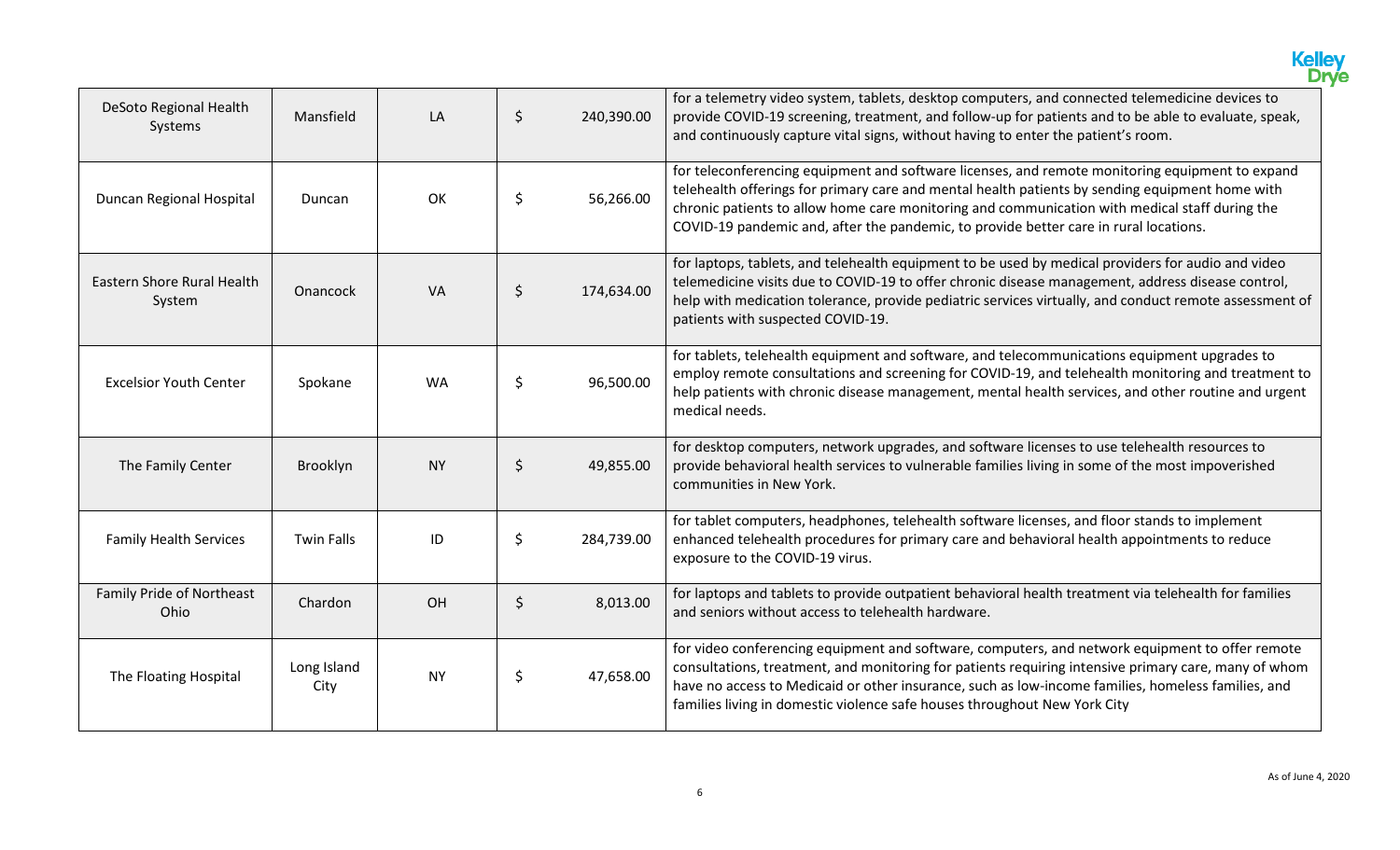|                                                     |                     |           |         |            | <b>Kelley</b><br>Drve                                                                                                                                                                                                                                                                                                                                                                                        |
|-----------------------------------------------------|---------------------|-----------|---------|------------|--------------------------------------------------------------------------------------------------------------------------------------------------------------------------------------------------------------------------------------------------------------------------------------------------------------------------------------------------------------------------------------------------------------|
| <b>Health Care Partners of SC</b>                   | Conway              | <b>SC</b> | $\zeta$ | 156,293.00 | for laptops, tablets, telehealth video and audio equipment, and network upgrades to increase the<br>ability to offer telehealth consultations and remote monitoring for primary care, behavioral health,<br>and dental and other patient needs.                                                                                                                                                              |
| Heart of the City Health<br>Center                  | <b>Grand Rapids</b> | MI        | \$      | 493,586.00 | for a telehealth platform, network upgrades, telecommunications equipment, laptops, and tablets to<br>offer healthcare to vulnerable populations during the COVID-19 public health crisis and for years to<br>come via a greatly expanded telehealth platform that will reach many more patients.                                                                                                            |
| <b>Hilltop Regional Health</b><br>Center            | Tacoma              | <b>WA</b> | \$      | 534,139.00 | for laptops, telehealth equipment and software, and network upgrades to provide care to patients<br>with COVID-19 in a manner that maximizes patient and staff safety, to patients with limited<br>transportation, and to patients in need of ongoing care due to chronic conditions or behavioral health<br>needs.                                                                                          |
| HopeHealth                                          | <b>Florence</b>     | <b>SC</b> | \$      | 423,645.00 | for remote monitoring equipment and telemedicine carts that will be stationed at 10 clinic sites<br>throughout four counties so providers exposed to COVID-19 that are required to selfisolate can<br>continue seeing patients, and patients that are most vulnerable to the virus can be seen at home via<br>telehealth remote monitoring devices for care coordination and medical tracking.               |
| Hough Clinic                                        | Cleveland           | OH        | \$      | 560,356.00 | for computers, connected devices, a remote patient interface platform, and network upgrades to<br>enhance the ability to provide remote consultations and remote patient monitoring and treatment to<br>patients who have chronic diseases and are at high risk for contracting COVID-19.                                                                                                                    |
| <b>Howard University Hospital</b>                   | Washington          | <b>DC</b> | \$      | 881,958.00 | for telemedicine carts and associated software licenses, tablets, and network upgrades to deploy in-<br>patient telemedicine services in the Emergency Department, Intensive Care Units, and medical/surgical<br>departments treating patients with and without COVID-19 symptoms, including remote video and<br>voice consultation and treatment of all patients to reduce the possibility of transmission. |
| Labette Center for Mental<br><b>Health Services</b> | Parsons             | <b>KS</b> | \$      | 41,619.00  | for tablets, laptop computers, monitors, telehealth equipment, and conferencing software licenses to<br>offer telehealth services such as video and voice consultations, mental health therapy and treatment,<br>and remote treatment and monitoring.                                                                                                                                                        |
| Lakeland Regional Health<br>System                  | St. Joseph          | MI        | \$      | 351,175.00 | for telemedicine carts, tablets, telehealth and remote monitoring equipment, telehealth software<br>licenses, and network upgrades to facilitate remote monitoring of ICU beds at all hospitals in the<br>system and to expand telehealth infrastructure to allow all 350 health care providers to see patients<br>virtually.                                                                                |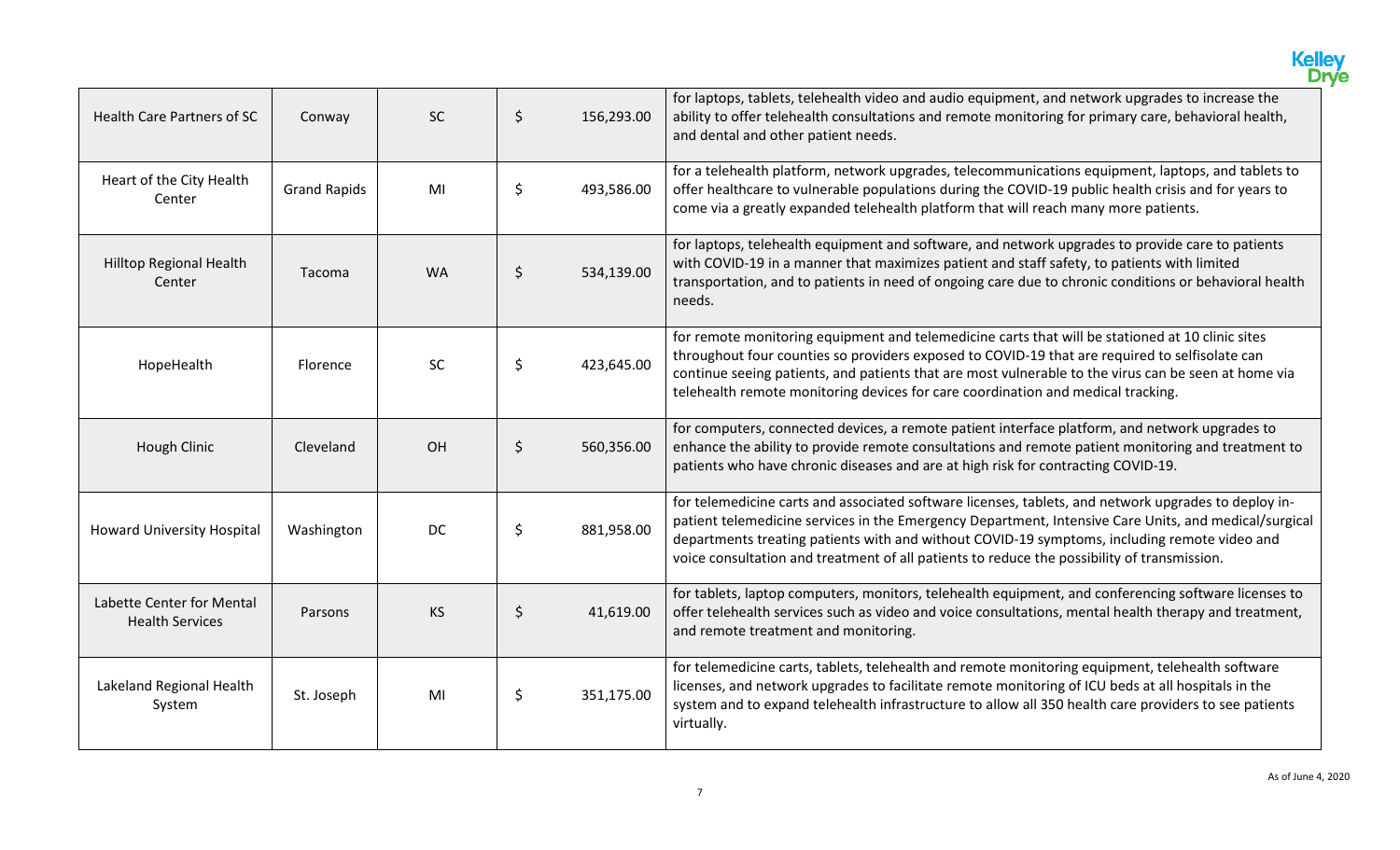|                                                         |                         |           |                  | <b>Kelley</b><br>Drve                                                                                                                                                                                                                                                                                                                           |
|---------------------------------------------------------|-------------------------|-----------|------------------|-------------------------------------------------------------------------------------------------------------------------------------------------------------------------------------------------------------------------------------------------------------------------------------------------------------------------------------------------|
| <b>Lifeline Connections</b>                             | Vancouver               | <b>WA</b> | \$<br>49,580.00  | for laptop computers and software upgrades to enhance the ability to use telehealth capabilities to<br>address the significant increase in demand for behavioral health services caused by the COVID-19<br>disease.                                                                                                                             |
| LifeSkills                                              | <b>Bowling</b><br>Green | <b>KY</b> | \$<br>491,818.00 | for laptops, network upgrades, and telemedicine software to expand telehealth capabilities<br>throughout an 18-county region in rural Western Kentucky by providing assessments, therapy,<br>medication management, and other behavioral health treatment for the intellectually or<br>developmentally delayed population.                      |
| <b>Lisbon Community Health</b><br>Center                | Lisbon                  | OH        | \$<br>376,191.00 | for laptop and desktop computers, tablets, telecommunications system upgrades, telehealth<br>equipment, and remote monitoring equipment to offer telehealth medical, dental, behavioral health,<br>women's health, and medication-assisted treatment services in five locations to contain the spread of<br>COVID-19.                           |
| Lorain County Alcohol and<br>Drug Abuse Services        | Lorain                  | OH        | \$<br>26,922.00  | for laptops, tablets, internet service, telehealth equipment, and software to provide addiction and<br>mental health outpatient treatment, counseling and prevention services.                                                                                                                                                                  |
| Martin Luther King, Jr.<br><b>Family Clinic</b>         | <b>Dallas</b>           | <b>TX</b> | \$<br>294,368.00 | for remote monitoring and diagnostic equipment, telehealth software licenses, laptops and tablets,<br>mobile hotspots, and network upgrades to allow health care providers and other clinical staff to<br>consult and monitor patients remotely.                                                                                                |
| <b>Meharry Medical College</b>                          | Nashville               | <b>TN</b> | \$<br>718,752.00 | for desktop computers, tablets, mobile hotspots, a telehealth platform, and internet access to use for<br>screening low-income and elderly patients with symptoms suggestive of the COVID-19 infection or at a<br>high-risk for complications from infection with the COVID-19 disease.                                                         |
| <b>Memorial Hospital</b>                                | Logansport              | IN        | \$<br>103,457.00 | for laptop computers, tablets, web cameras, and telehealth software licenses to enable patients to<br>interact with health care providers remotely and decrease the necessity for physical visits to the<br>hospital and health care providers to consult with and remotely monitor a COVID-19 patient without<br>physically coming in contact. |
| <b>Mental Health Association</b><br>of Essex and Morris | Montclair               | <b>NJ</b> | \$<br>39,959.00  | for phones, wireless data service plans, and telehealth software to offer mental health services to<br>patients using telehealth technologies to reduce the chances of spreading COVID-19.                                                                                                                                                      |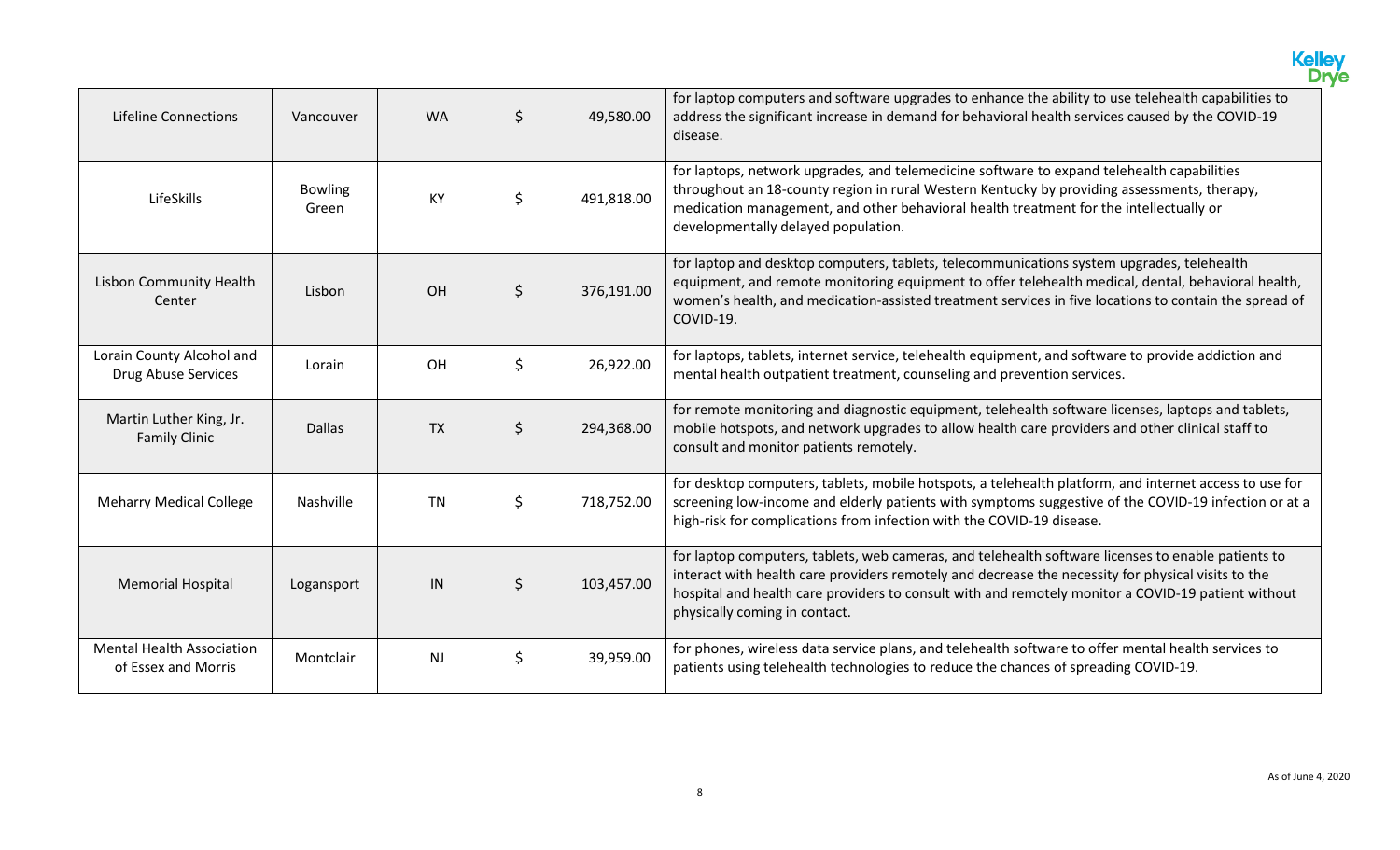|                                                           |           |           |         |              | <b>Kelley</b><br>Drye                                                                                                                                                                                                                                                                                                                                |
|-----------------------------------------------------------|-----------|-----------|---------|--------------|------------------------------------------------------------------------------------------------------------------------------------------------------------------------------------------------------------------------------------------------------------------------------------------------------------------------------------------------------|
| Minnesota Community Care                                  | St. Paul  | <b>MN</b> | $\zeta$ | 498,818.00   | for laptops, phones, remote monitoring equipment, and software licenses to increase telehealth<br>capacity at several clinics, including for COVID-19 testing, treatment and referral, and to expand<br>patient access to telehealth with internet connected devices.                                                                                |
| <b>Positive Directions</b>                                | Westport  | <b>CT</b> | \$      | 9,420.00     | for laptops and telehealth software licenses to provide seamless telehealth services at the outpatient<br>clinic providing therapy and medication management services to adolescents and adults with<br>psychiatric and substance abuse disorders.                                                                                                   |
| Providence St. Joseph<br><b>Health Consortium</b>         | Renton    | <b>WA</b> | \$      | 1,000,000.00 | for telemedicine carts, telehealth monitors, and internet access to offer twoway audio/video provider-<br>to-patient consultations and clinical assessments for use in emergency departments and intensive care<br>units across the entire health system and to permit quarantined medical personnel to evaluate<br>patients from a remote location. |
| Rochester General Hospital                                | Rochester | <b>NY</b> | \$      | 794,909.00   | for videoconferencing software, remote monitoring equipment, tablets, and network upgrades to<br>increase capacity across the entire health system for remote monitoring of patients, including patients<br>who are isolating at home, and to prevent the spread of COVID-19 by transitioning its non-clinical<br>workforce to remote settings.      |
| RotaCare Bay Area                                         | Milpitas  | CA        | $\zeta$ | 159,022.00   | for laptops, tablets, and remote monitoring equipment to enable physician volunteers to offer services<br>remotely throughout the Bay Area to high-risk patients at their home without the risk inherent in<br>leaving their homes to visit clinics and to average-risk patients who opt to connect through the<br>telehealth network.               |
| St. Luke Hospital                                         | Marion    | KS        | \$      | 15,941.00    | for laptop computers and tablets to continue serving patients during the COVID-19 pandemic by using<br>telehealth for consultations and other routine treatment for an aging population that may have limited<br>access to technology at home.                                                                                                       |
| <b>Singing River Services</b>                             | Gautier   | <b>MS</b> | $\zeta$ | 414,717.00   | for laptop computers, mobile hotspots, phones, network and telecommunications equipment<br>upgrades, and software licenses to treat remotely and safely children and adults who have been<br>diagnosed with a mental illness, including patients with the COVID-19 virus, and who have other<br>behavioral health challenges.                        |
| <b>Sixteenth Street Community</b><br><b>Health Center</b> | Milwaukee | WI        | \$      | 257,284.00   | for telemedicine carts, network upgrades, telehealth software, remote monitoring equipment, and<br>telehealth equipment to provide pediatric, primary care, obstetrics, and psychiatric medical services to                                                                                                                                          |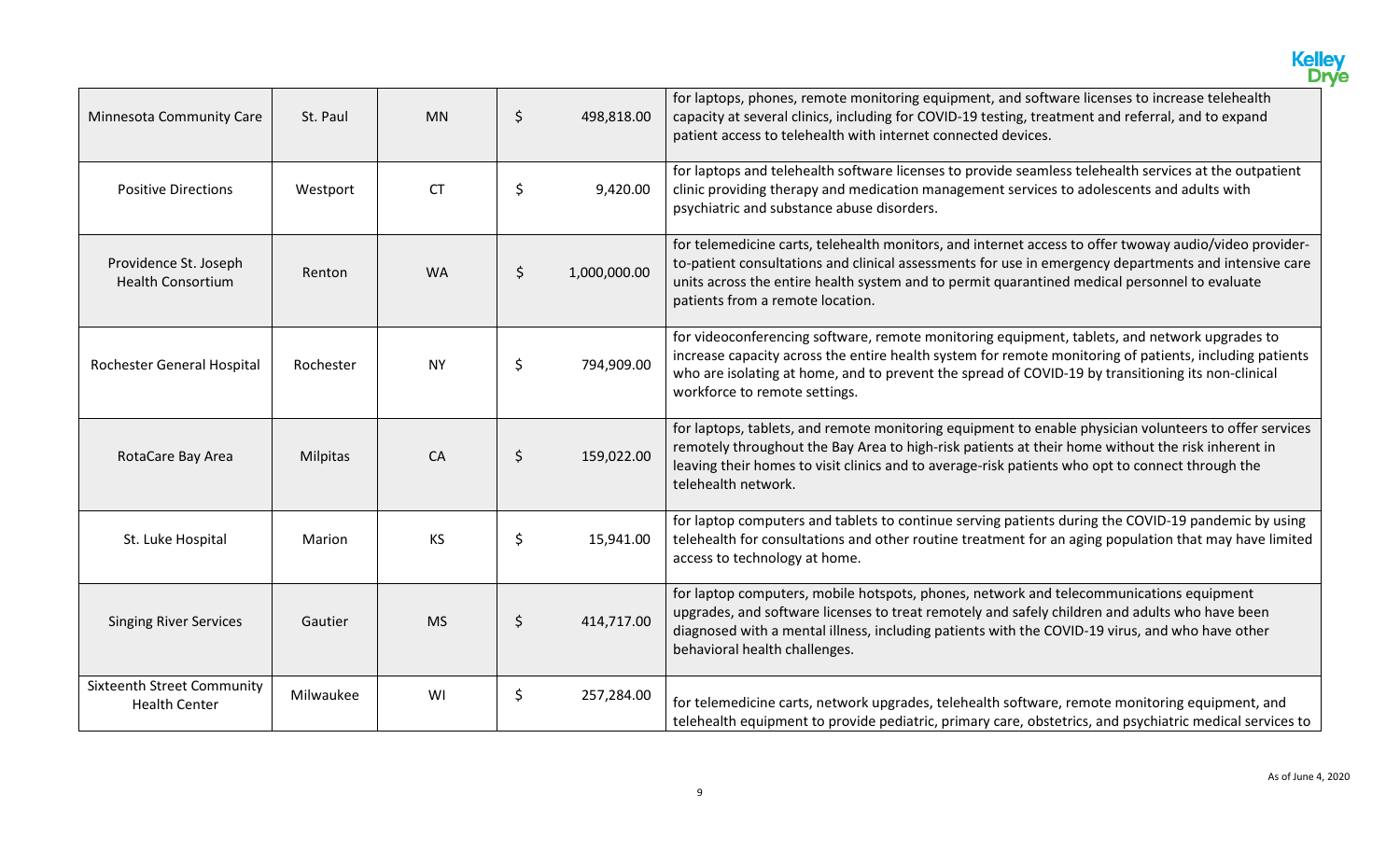|                                                       |           |           |                     | Kelley<br>Drve                                                                                                                                                                                                                                                                                                                                                                                                                                                   |
|-------------------------------------------------------|-----------|-----------|---------------------|------------------------------------------------------------------------------------------------------------------------------------------------------------------------------------------------------------------------------------------------------------------------------------------------------------------------------------------------------------------------------------------------------------------------------------------------------------------|
|                                                       |           |           |                     | non-COVID-19 patients without requiring them to leave their home and to offer testing and follow-up<br>monitoring and care via telemedicine visits for COVID-19 positive patients.                                                                                                                                                                                                                                                                               |
| <b>Southeast Community</b><br><b>Health Systems</b>   | Zachary   | LA        | \$<br>561,131.00    | for tablets, phones, mobile hotspots, and remote monitoring equipment to treat symptomatic COVID-<br>19 patients via telemedicine to reduce exposure, to expand the telehealth program to diagnose and<br>treat high-risk and chronic patients, and to use connected devices to improve patient health outcomes.                                                                                                                                                 |
| Southwest Mississippi<br><b>Mental Health Complex</b> | McComb    | <b>MS</b> | \$<br>659,092.00    | for telehealth carts, computers, tablets, telehealth software licenses, network upgrades, and remote<br>monitoring equipment to increase the availability of telehealth services for treatment of substance<br>abuse and mental health services across an eight-county region, with an emphasis on COVID-19<br>patients and families, as well as front line workers caring for COVID-19 patients.                                                                |
| University of Louisiana-<br>Lafayette                 | Lafayette | LA        | \$<br>271,850.00    | for a telemedicine cart and tablet computers that will provide a technology platform to expand access<br>to telehealth, reduce the demand on emergency rooms and urgent care clinics, establish a<br>telemedicine service for employees, faculty, and students, and improve health outcomes of<br>employees, faculty, and students who test positive for COVID-19 through daily remote monitoring.                                                               |
| Vantage Health System                                 | Englewood | <b>NJ</b> | \$<br>34,856.00     | for desktop and laptop computers as well as network upgrades to expand telehealth options to<br>continue substance abuse and behavioral health treatments.                                                                                                                                                                                                                                                                                                       |
| Vermont Psychological<br>Services                     | Charlotte | VT        | \$<br>7,171.00      | for computers, tablets, and telehealth software to continue providing behavioral health services for<br>patients with COVID-19 using telehealth.                                                                                                                                                                                                                                                                                                                 |
| Westchester Medical Center                            | Valhalla  | <b>NY</b> | \$<br>593,957.00    | for telemedicine carts, telehealth enabled intensive care equipment, mobile audiovisual setups with<br>tablets, and video-conferencing software to support existing ICU capacities now converted to the care<br>of COVID-19 patients, to expand the tele-ICU support services to new locations with strained<br>resources, and to utilize funding to coordinate care across the hospital network to effectively manage<br>bed capacity and patient distribution. |
| Whitehall Family Health<br>Center                     | Columbus  | OH        | \$<br>150,475.00    | for tablets and remote monitoring and diagnostic equipment to prevent the spread of the COVID-19<br>virus and increase the ability to remotely triage COVID-19 patients and, using telehealth, decrease the<br>number of high risk patients who have to leave their homes to receive medical care.                                                                                                                                                               |
| NINTH ROUND TOTAL                                     |           |           | \$<br>16,457,859.00 |                                                                                                                                                                                                                                                                                                                                                                                                                                                                  |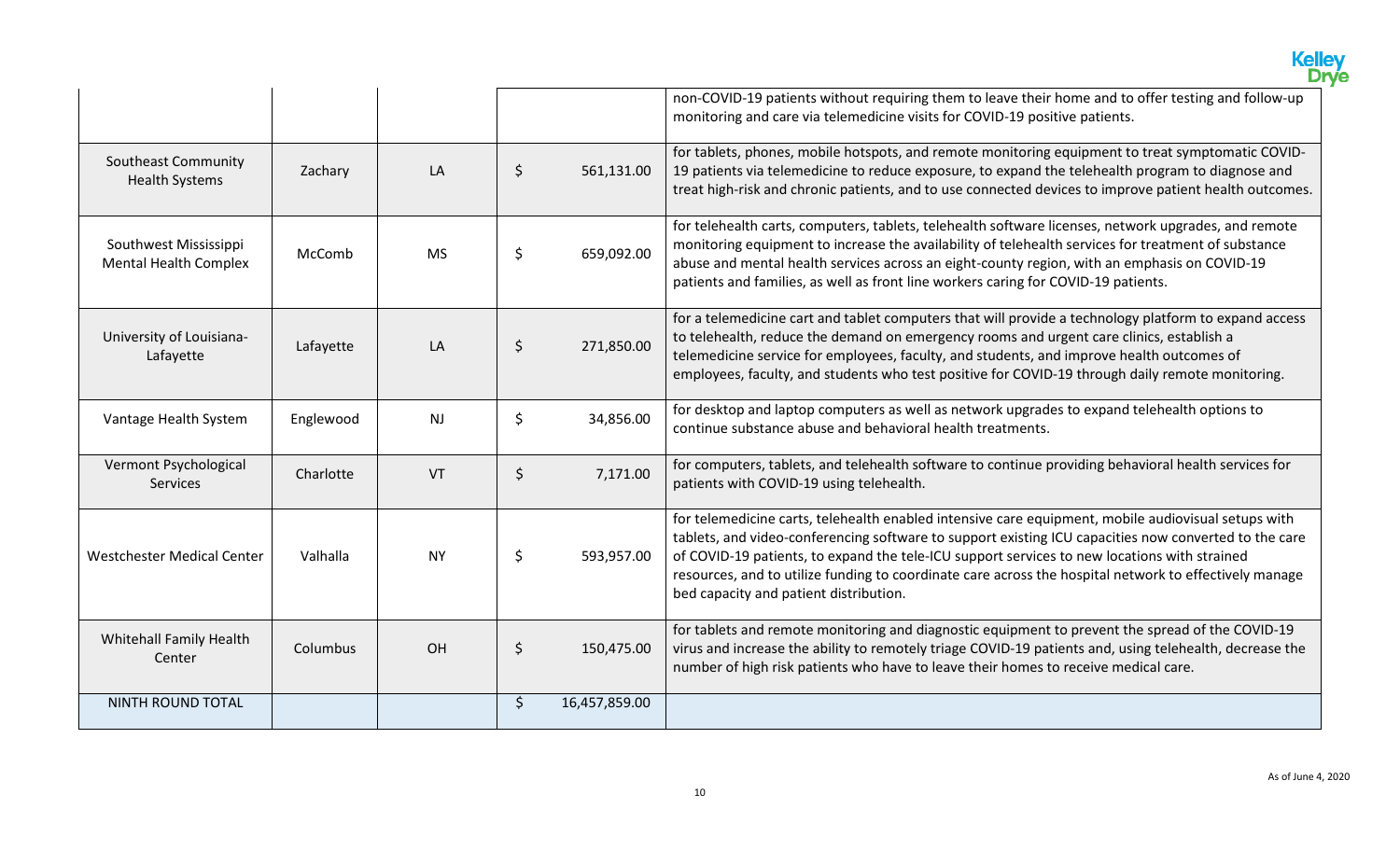|                                                      |           |           |               |            | <b>Kelley</b><br>Drve                                                                                                                                                                                                                                                                                                                                                        |
|------------------------------------------------------|-----------|-----------|---------------|------------|------------------------------------------------------------------------------------------------------------------------------------------------------------------------------------------------------------------------------------------------------------------------------------------------------------------------------------------------------------------------------|
| AccessHealth                                         | Richmond  | <b>TX</b> | $\zeta$       | 439,286.00 | for telehealth carts and network upgrades to increase clinical capacity and prevent further community<br>spread of COVID-19 by treating primary care patients remotely for COVID-19, diabetes, hypertension,<br>asthma, and other diseases and illnesses.                                                                                                                    |
| The Arc Madison Cortland                             | Oneida    | <b>NY</b> | \$            | 49,455.00  | for laptop computers and headsets to provide remote consultations and treatment during the COVID-<br>19 pandemic for psychological services, counseling, and occupational and physical therapy for people<br>with developmental and other disabilities                                                                                                                       |
| <b>Bridge Counseling</b><br><b>Associates</b>        | Las Vegas | <b>NV</b> | $\frac{1}{2}$ | 91,460.00  | for laptops, cameras, telehealth equipment, internet service, and software licenses to significantly<br>expand telehealth capabilities during the COVID-19 emergency and continue to provide mental health<br>and substance abuse treatment, psychiatric care, and medical wellness services, including for persons<br>who currently have, or are recovering from, COVID-19. |
| <b>Central Kansas Mental</b><br><b>Health Center</b> | Salina    | KS        | \$            | 113,768.00 | for laptop computers, monitors, tablets, mobile hotspots, and other telehealth equipment to increase<br>telehealth offerings for mental health services provided in patient homes to prevent the spread of<br>COVID-19 virus.                                                                                                                                                |
| <b>Central Maine Medical</b><br>Center               | Lewiston  | <b>ME</b> | $\zeta$       | 270,172.00 | for computers, tablets, network upgrades, and a telehealth platform to design, implement, and<br>support an integrated telemedicine application across three sites for use of video telehealth, including<br>specialty consultations between a provider in a distant facility and a patient, typically in a rural<br>community, in a different facility.                     |
| <b>Central New York Services</b>                     | Syracuse  | <b>NY</b> | \$            | 546,009.00 | for laptops, desktop monitors, tablets, and other telehealth equipment to conduct video consultations<br>and remote monitoring and treatment to maintain the existing patient level of care while adhering to<br>COVID-19 mitigation guidelines.                                                                                                                             |
| The Chautauqua Center<br><b>Medical Center</b>       | Jamestown | <b>NY</b> | $\zeta$       | 164,634.00 | for servers, tablets, desktop and laptop computers, and diagnostic equipment to provide remote<br>diagnostic services and remote treatment for COVID-19 patients and other patients in need of care                                                                                                                                                                          |
| <b>Children's Charter</b>                            | Waltham   | <b>MA</b> | \$            | 20,069.00  | for laptop computers to help provide specialized trauma services using telehealth, including<br>evaluations and treatment for women and children who have witnessed traumatic violence in their<br>homes and communities during the COVID-19 pandemic.                                                                                                                       |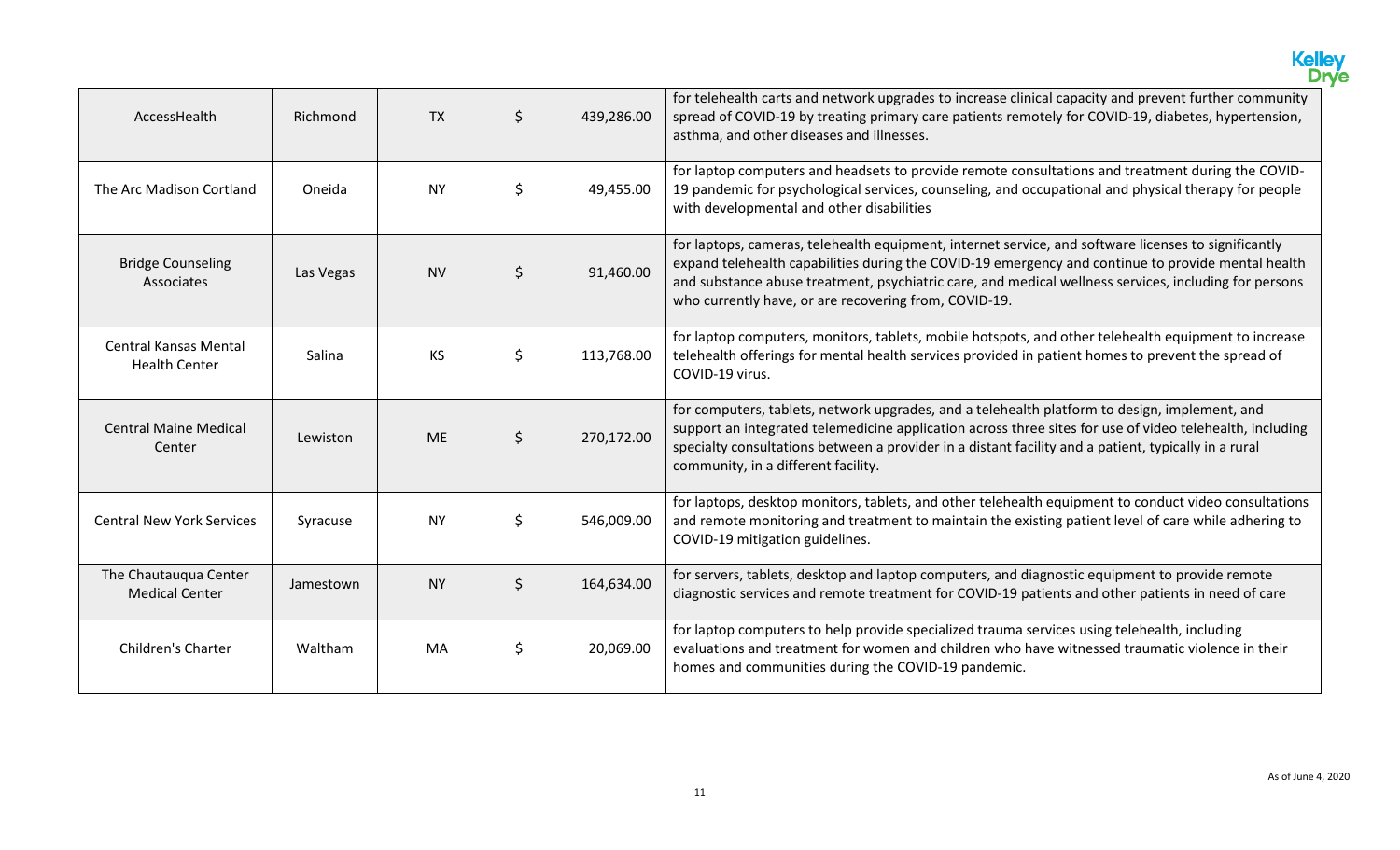|                                                         |                |           |                  | Kelley<br>Drve                                                                                                                                                                                                                                                                                                                                                                                                                                                                |
|---------------------------------------------------------|----------------|-----------|------------------|-------------------------------------------------------------------------------------------------------------------------------------------------------------------------------------------------------------------------------------------------------------------------------------------------------------------------------------------------------------------------------------------------------------------------------------------------------------------------------|
| <b>Clark County Rehabilitation</b><br>and Living Center | Owen           | WI        | \$<br>201,863.00 | for tablets and video telehealth equipment to perform remote diagnosis and treatment for psychiatric<br>services and to expand primary care telehealth services to reduce patient travel in rural areas during<br>the COVID-19 pandemic                                                                                                                                                                                                                                       |
| Conway Hospital                                         | Conway         | <b>SC</b> | \$<br>536,359.00 | for telemedicine carts and a telehealth platform to assist with telehealth solutions in almost every<br>department of the hospital, including primary care, neurology, pediatrics, and family medicine, to<br>provide necessary patient care to mitigate the impact and spread of COVID-19.                                                                                                                                                                                   |
| <b>Ellis Hospital</b>                                   | Schenectady    | <b>NY</b> | \$<br>131,261.00 | for a telehealth platform, laptops, and telehealth equipment to provide COVID-19 symptom<br>monitoring and testing referrals, to treat and monitor COVID-19 patients with a remote care treatment<br>plan, and to treat other at-risk patients with chronic conditions.                                                                                                                                                                                                       |
| <b>Elmwood Health Center</b>                            | <b>Buffalo</b> | <b>NY</b> | \$<br>128,789.00 | for a remote patient monitoring platform, remote diagnostic and monitoring equipment, and tablets to<br>provide telehealth video consultations and remote diagnosis, treatment, and monitoring during the<br>COVID-19 pandemic.                                                                                                                                                                                                                                               |
| The Family Counseling<br>Center                         | Gloversville   | <b>NY</b> | \$<br>43,667.00  | for laptops and related equipment so mental health professionals can provide telehealth services, such<br>as psychiatric evaluations, medication management and therapy services, through a remote platform<br>during the COVID-19 pandemic.                                                                                                                                                                                                                                  |
| Franciscan Health<br>Indianapolis                       | Indianapolis   | IN        | \$<br>929,834.00 | for laptops, tablets, remote monitoring devices, and a remote monitoring platform, as well as other<br>telehealth equipment, to treat patients with COVID-19 symptoms or confirmed cases and, by using<br>telehealth and virtual care technology. to assess patients who are symptomatic or believe they may<br>have been exposed to COVID-19 without requiring the patient to leave his or her home.                                                                         |
| Harbor                                                  | Toledo         | OH        | \$<br>328,126.00 | for laptop computers, tablets, a patient wellness application license, mobile data plans, video<br>telehealth licenses, and other telehealth equipment to continue treatments during the COVID-19 crisis<br>by using telehealth to perform comprehensive mental health and substance use assessment and<br>treatment for all patients, including psychiatric evaluations and pharmacological management,<br>psychological testing and evaluations, and primary care services. |
| <b>Heartland Regional Medical</b><br>Center             | Saint Joseph   | <b>MO</b> | \$<br>266,800.00 | for tablets and wireless data plans as well as connected remote monitoring equipment and telehealth<br>software licenses to provide remote monitoring to both COVID-19 patients and other high-risk and<br>vulnerable patients, video conferencing, virtual visits, and patient-provider messaging.                                                                                                                                                                           |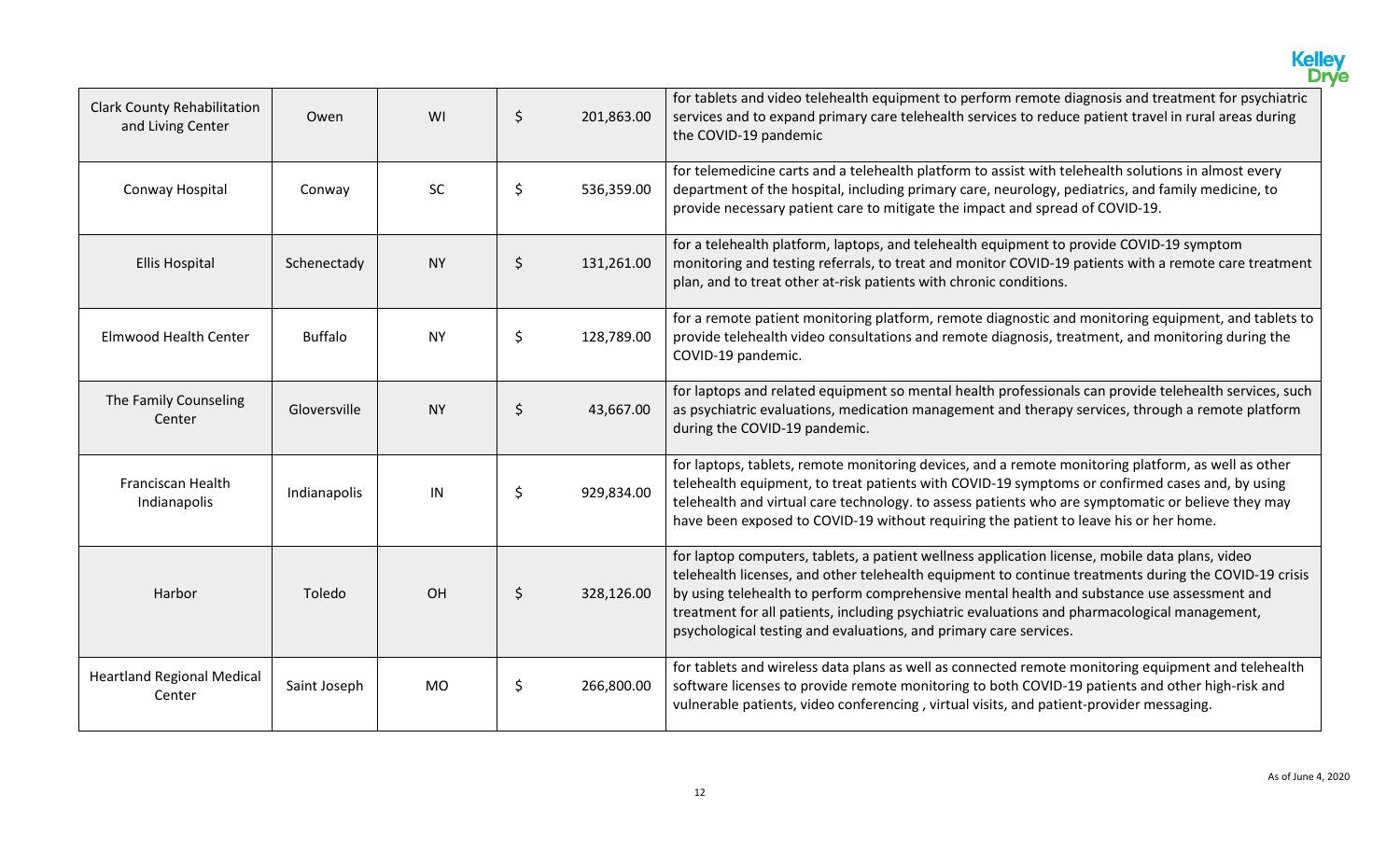|                                                      |                  |           |         |              | Kelley                                                                                                                                                                                                                                                                                                                                                                                                       |
|------------------------------------------------------|------------------|-----------|---------|--------------|--------------------------------------------------------------------------------------------------------------------------------------------------------------------------------------------------------------------------------------------------------------------------------------------------------------------------------------------------------------------------------------------------------------|
| Housing Works Health<br>Services                     | Brooklyn         | <b>NY</b> | \$      | 857,750.00   | for a telehealth platform, phones, tablets, laptop computers, and internet service to provide remote<br>telehealth services to COVID-19 patients and to meet the needs of clients without COVID-19 but who<br>need treatment for chronic conditions such as heart disease, diabetes, asthma, and HIV/AIDS.                                                                                                   |
| Insight House Chemical<br><b>Dependency Services</b> | Utica            | <b>NY</b> | \$      | 78,528.00    | for laptops, connected devices, and other telehealth equipment for telehealth services to ensure<br>continued patient care for substance use and behavioral health treatment during the COVID-19<br>pandemic and to adhere to safety precautions for patients and the healthcare workforce.                                                                                                                  |
| <b>InterCommunity Hartford</b>                       | Hartford         | <b>CT</b> | \$      | 100,083.00   | for laptops, telehealth, and remote monitoring equipment, wireless data services, and software<br>licenses to boost access to primary care and behavioral health services using telehealth for high-risk<br>and other patients vulnerable to COVID-19, most of whom are suffering from mental health problems,<br>substance use disorders, or chronic disease comorbidities.                                 |
| Isaiah's Place                                       | Troy             | OH        | \$      | 30,494.00    | for touchscreen connected devices and internet access to help staff maintain communication with<br>foster children while they are restricted from physically meeting during the COVID-19 pandemic.                                                                                                                                                                                                           |
| JBS Mental Health Authority                          | Birmingham       | <b>AL</b> | $\zeta$ | 120,035.00   | for tablets and wireless data services to extend psychiatric services and treatment to a high-risk<br>patient population during the COVID-19 pandemic.                                                                                                                                                                                                                                                       |
| Johns Hopkins Health<br>Systems                      | <b>Baltimore</b> | <b>MD</b> | \$      | 1,000,000.00 | for a remote intensive care unit, a medical kiosk, tablets and other connected devices, cameras and<br>other telehealth equipment, and patient monitoring equipment to provide routine and complex care<br>for patients with COVID-19, including a COVID-19 Ambulatory Response Team and a regional public-<br>private partnership to serve patients in the surrounding community, all utilizing telehealth. |
| Jordan Valley Community<br><b>Health Center</b>      | Springfield      | <b>MO</b> | $\zeta$ | 742,780.00   | for a telehealth platform, remote diagnostic and monitoring equipment, and tablets to provide<br>diagnostic services and treatment for COVID-19 patients at the patient's home and, by using multiple<br>telehealth solutions, provide access to health care for all other patients and expand clinical<br>applications of the telehealth technology.                                                        |
| Key Program, Inc.                                    | Springfield      | MA        | \$      | 6,423.00     | for laptop computers to offer telehealth mental health services, therapy, and consultation sessions<br>with patients throughout western Massachusetts during the COVID-19 stay-in-place restrictions.                                                                                                                                                                                                        |
| Lafayette Foundation Clinic                          | Lafayette        | LA        | \$      | 21,075.00    | for computers and connected devices to use telehealth to treat rural patients for COVID-19 as well as<br>other acute illnesses, and chronic and infectious diseases.                                                                                                                                                                                                                                         |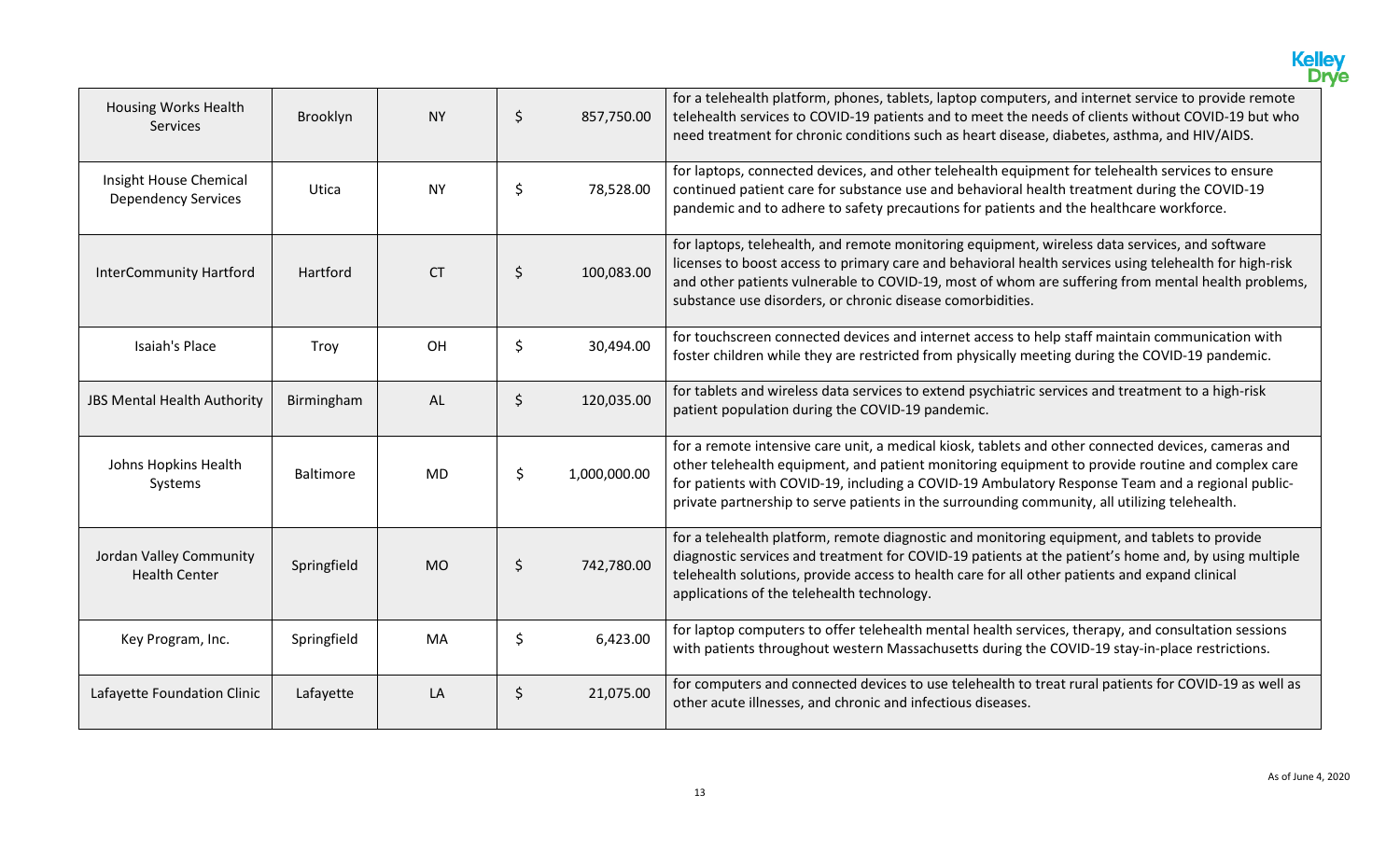|                                                 |               |           |         |              | <b>Kelley</b><br>Drve                                                                                                                                                                                                                                                                                                                                                                        |
|-------------------------------------------------|---------------|-----------|---------|--------------|----------------------------------------------------------------------------------------------------------------------------------------------------------------------------------------------------------------------------------------------------------------------------------------------------------------------------------------------------------------------------------------------|
| Legacy Community Health<br><b>Services</b>      | Houston       | <b>TX</b> | \$      | 571,045.00   | for laptops, network upgrades, and video-conferencing licenses to provide voice and video<br>consultations and remote treatment for primary medical, pediatric, family medicine, obstetrics, and<br>behavioral health conditions during the COVID-19 pandemic.                                                                                                                               |
| <b>Leland Medical Center</b>                    | Leland        | <b>MS</b> | \$      | 448,442.00   | for telemedicine desktop computers, laptop computers, mobile hotspots, and network upgrades for<br>the treatment and monitoring of COVID-19 patients and for the treatment of mental health, substance<br>abuse, opioid dependency, and chronic disease management (such as, diabetes, heart disease, and<br>cancer) using telehealth.                                                       |
| Long Island Select<br>Healthcare                | Central Islip | <b>NY</b> | \$      | 480,854.00   | for laptop computers, tablets, remote monitoring equipment, and mobile hotspots to maintain<br>continuity of care for high-risk patients by instituting a virtual care platform with COVID-19 specific<br>functions, such as Bluetooth stethoscopes and thermometers, and wearable pulse oximeters that track<br>patient oxygen levels in the home.                                          |
| <b>Maple Knoll Communities</b>                  | Cincinnati    | OH        | \$      | 98,984.00    | for a telehealth platform, remote diagnostic equipment, and other professional medical services to<br>provide remote diagnosis, treatment, and monitoring, voice and video consultations, and<br>pharmaceutical services for vulnerable older adults from their own homes, while also increasing<br>efficiency and expanding the number of patient visits during the COVID-19 crisis.        |
| <b>Native American Community</b><br>Clinic      | Minneapolis   | <b>MN</b> | \$      | 21,533.00    | for laptops, tablets, video services and equipment, and network upgrades to provide remote<br>monitoring and treatment, as well as telehealth consultations, and to increase the accessibility of safe<br>medical care for its patient population.                                                                                                                                           |
| New York-Presbyterian<br>Hospital               | New York      | <b>NY</b> | $\zeta$ | 1,000,000.00 | for telemedicine carts, tablets, a virtual triage platform, and remote monitoring equipment to provide<br>an electronic ICU program to better support patients in intensive care by allowing clinicians to access<br>real-time patient data for multiple patients at the same time and to allow physicians to prioritize care<br>for patients at high risk for the COVID-19 disease.         |
| Niagara Falls Memorial<br><b>Medical Center</b> | Niagara Falls | <b>NY</b> | \$      | 35,640.00    | for laptop computers to use telehealth systems to provide a wide range of services in the areas of<br>primary care, obstetrics and gynecology, and mental health, and to permit providers to communicate<br>with patients in real time on symptoms, mental health issues and other medical conditions, while<br>practicing social distancing and slowing the spread of the COVID-19 disease. |
| <b>Northlakes Community</b><br>Clinic           | Iron River    | WI        | \$      | 286,046.00   | for a telehealth kiosk and connected devices to provide virtual primary care services to rural residents<br>throughout a 20,000 square mile service area in northern Wisconsin during the COVID-19 pandemic.                                                                                                                                                                                 |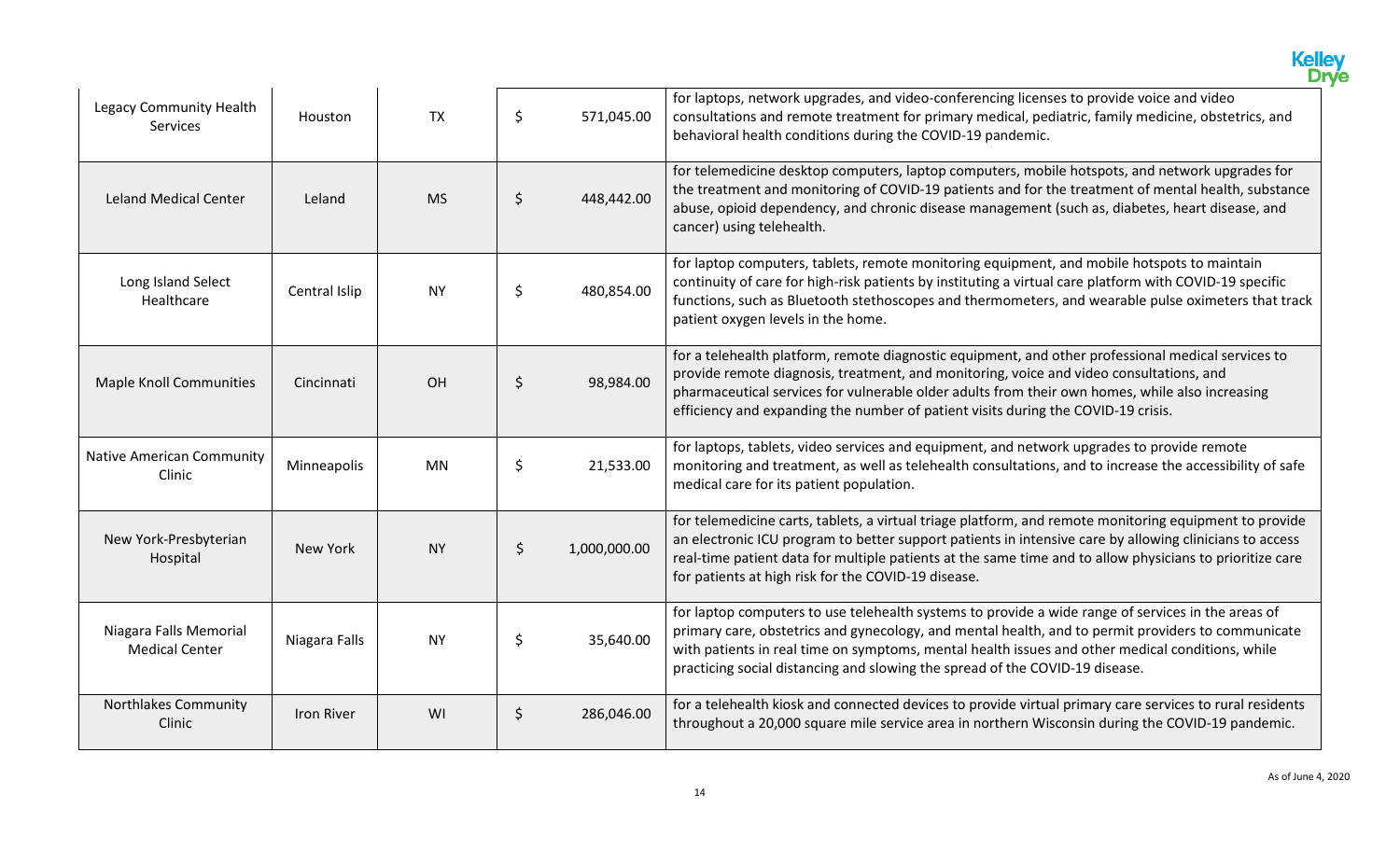|                                                                                             |                  |                |         |            | <b>Kelley</b><br>Drve                                                                                                                                                                                                                                                                                                                                                                                                                                                        |
|---------------------------------------------------------------------------------------------|------------------|----------------|---------|------------|------------------------------------------------------------------------------------------------------------------------------------------------------------------------------------------------------------------------------------------------------------------------------------------------------------------------------------------------------------------------------------------------------------------------------------------------------------------------------|
| <b>Novant Health Consortium</b>                                                             | Winston<br>Salem | <b>NC</b>      | \$      | 536,485.00 | for tablets, laptops, touch screen monitors, cameras, and other telehealth equipment to employ a tele-<br>ICU for both COVID-19 and non-COVID patients and to offer ways to engage patients through use of<br>digital technology, both within and beyond the Novant facilities in Salisbury and Bolivia, North<br>Carolina.                                                                                                                                                  |
| Ocean Health Initiatives                                                                    | Lakewood         | N <sub>J</sub> | \$      | 782,629.00 | for monitors, laptops, and diagnostic equipment, along with hardware and software upgrades, to offer<br>remote monitoring and video consultations for patients at seven sites throughout the Jersey Shore<br>area as it screens for COVID-19 and provides primary, pediatric and other medical care.                                                                                                                                                                         |
| Outside In Clinic                                                                           | Portland         | <b>OR</b>      | \$      | 291,235.00 | for laptops, tablets, mobile hot spots, a telemedicine platform, video monitors, and remote monitoring<br>equipment to increase telehealth capabilities so patients without COVID-19 can access services<br>remotely while the clinic can remain open and available for patients who need to be evaluated in<br>person for COVID-19.                                                                                                                                         |
| <b>Portland Community Health</b><br>Center                                                  | Portland         | <b>ME</b>      | \$      | 245,988.00 | for a telehealth platform, computers, tablets, diagnostic equipment, mobile hotspots, and other<br>telehealth equipment to monitor and provide care for patients in isolation who have tested positive<br>for COVID-19, to set up dedicated telehealth rooms for all patients without the ability to participate in<br>a remote telehealth visit, and to deploy a portable teleclinic system to monitor the vitals of patients<br>without physically being in the same room. |
| Project Health                                                                              | Sumterville      | <b>FL</b>      | \$      | 437,114.00 | for telehealth carts, laptop and desktop computers, tablets, remote monitoring equipment, and<br>telehealth equipment to screen for COVID-19 and increase capacity for telehealth visits for primary<br>care services for those with chronic health conditions.                                                                                                                                                                                                              |
| <b>Public Health Management</b><br>Corporation                                              | Philadelphia     | PA             | $\zeta$ | 202,065.00 | for laptop computers, tablets, phones, a VPN, and network upgrades to leverage telehealth and<br>provide an outlet for underinsured individuals to avoid emergency departments for healthcare needs<br>and reduce the need for patients with COVID-19 to access hospital services wherever possible.                                                                                                                                                                         |
| <b>Purdue University Fort</b><br><b>Wayne Community College</b><br><b>Counseling Center</b> | Fort Wayne       | IN             | \$      | 34,982.00  | for connected devices, mobile hotspots, and other telehealth equipment to provide mental health<br>counseling to community adults, adolescents, children and families with mental health disorders and<br>conditions using telehealth.                                                                                                                                                                                                                                       |
| <b>Region 8 Mental Health</b><br><b>Services</b>                                            | <b>Brandon</b>   | <b>MS</b>      | \$      | 32,349.00  | for laptops, mobile hotspots, a telehealth platform, and other telehealth equipment to continue to<br>offer remote diagnosis, family and individual therapy, psychiatric evaluations, and other medical<br>services to rural areas of Mississippi during the COVID-19 pandemic.                                                                                                                                                                                              |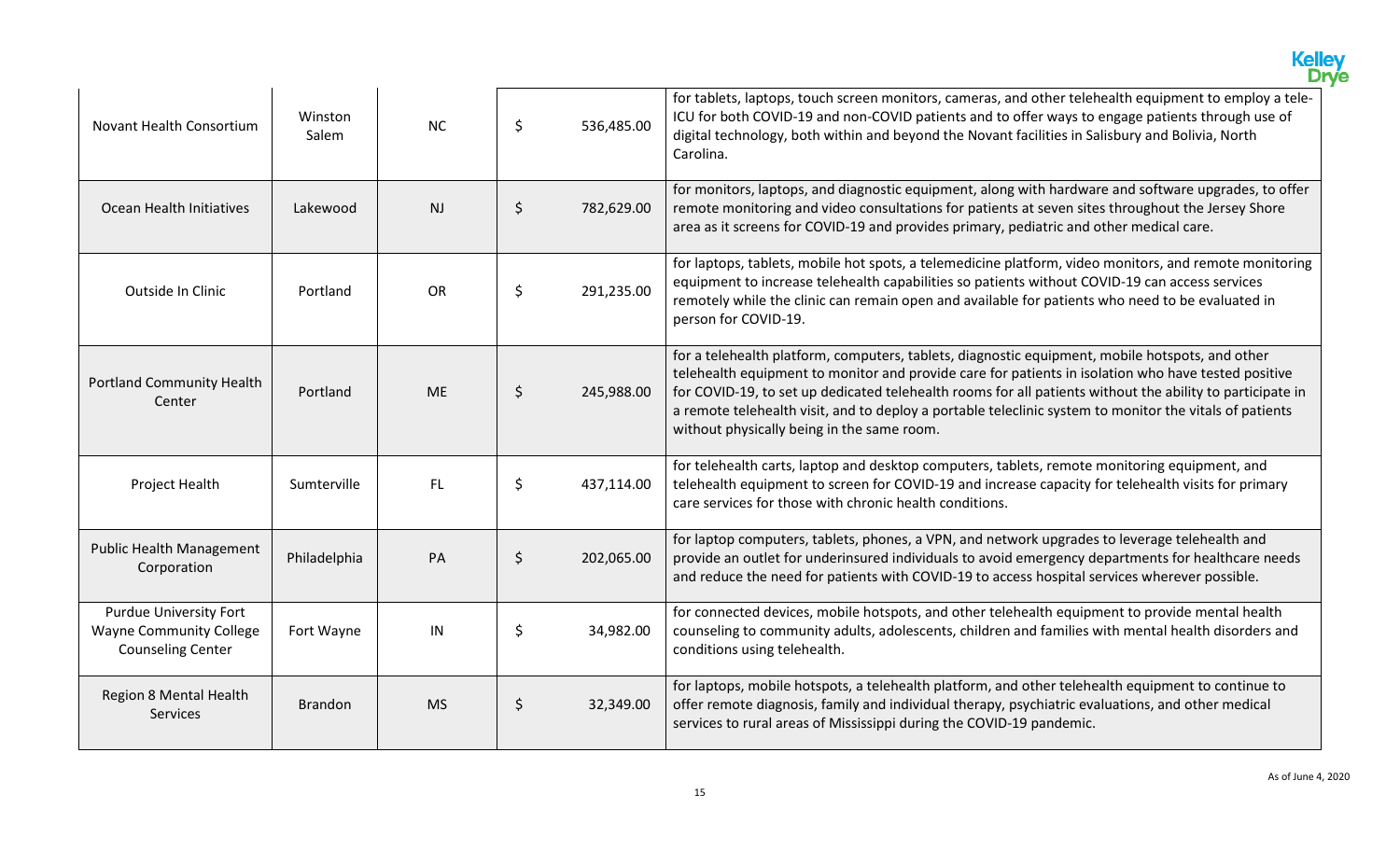|                                                        |                 |                |                  | <b>Kelley</b><br>Drve                                                                                                                                                                                                                                                                                                                                                                              |
|--------------------------------------------------------|-----------------|----------------|------------------|----------------------------------------------------------------------------------------------------------------------------------------------------------------------------------------------------------------------------------------------------------------------------------------------------------------------------------------------------------------------------------------------------|
| Resource Center for the<br><b>Chemically Dependent</b> | <b>Denville</b> | NJ             | \$<br>19,750.00  | for laptops, telehealth software, and network upgrades to provide remote monitoring and continuity<br>of patient counseling sessions and medical appointments during the COVID-19 crisis.                                                                                                                                                                                                          |
| St. Vincent Charity Medical<br>Center                  | Cleveland       | OH             | \$<br>183,195.00 | for laptop computers, connected devices, network upgrades, telehealth equipment, a telehealth<br>platform, and internet access to give high-risk, low-income populations access to behavioral and<br>integrated care during the COVID-19 pandemic with an emphasis on opioid addiction, substance use<br>disorders and associated comorbidities and chronic diseases.                              |
| Shasta Community Health<br>Center                      | Redding         | CA             | \$<br>44,263.00  | for a telehealth platform and internet service for voice and video patient consultations as well as<br>remote diagnosis and treatment to allow for comprehensive care of a multitude of conditions in an<br>area that has been hard hit not only by the COVID-19 pandemic but also was a FEMA-declared disaster<br>area from wildfires in 2018.                                                    |
| <b>SUNY Upstate Cancer Center</b><br>at Seneca Hill    | Syracuse        | <b>NY</b>      | \$<br>373,731.00 | for a telehealth platform subscription and tablets to deploy for COVID-19 patients and suspected<br>COVID-19 patients to allow for virtual visits by nurses and physicians and to perform group<br>consultations with specialists and family members (since visitors are not allowed in the hospital).                                                                                             |
| <b>Temple University Hospital</b>                      | Philadelphia    | PA             | \$<br>902,290.00 | for a remote monitoring platform, symptom diagnosis software, tablets, phones, and other<br>telecommunications equipment to diagnose and treat patients who are COVID-19 suspected and/or<br>confirmed, as well as to conduct telemedicine interventions for other patients who require<br>consultation for specialty services or outpatient appointments.                                         |
| Trihealth                                              | Cincinnati      | OH             | \$<br>537,471.00 | for tablets, video monitors, and telehealth equipment and software to conduct remote monitoring and<br>treatment for primary, specialty, and urgent care and COVID-19 response, as well as virtual evaluations<br>of hospitalized patients to reduce exposure for providers and patients.                                                                                                          |
| <b>United Methodist</b><br>Communities at the Shores   | Ocean City      | N <sub>J</sub> | \$<br>909,560.00 | for a remote patient monitoring platform and telehealth software licenses to be used in a skilled<br>nursing setting to help prevent falls and other dangerous conditions without requiring excessive in-<br>person monitoring and to allow for remote consultations in settings where either provider shortages<br>or COVID-19 impacts would delay or prevent access to specialty or nursing care |
| <b>Universal Community Health</b><br>Center            | Los Angeles     | CA             | \$<br>170,479.00 | for phones, laptops, mobile hotspots, network upgrades, remote monitoring equipment, and a<br>telehealth platform to help the clinic transition to virtual care in response to the COVID-19 pandemic<br>with a goal of conducting 80% of all visits using telehealth.                                                                                                                              |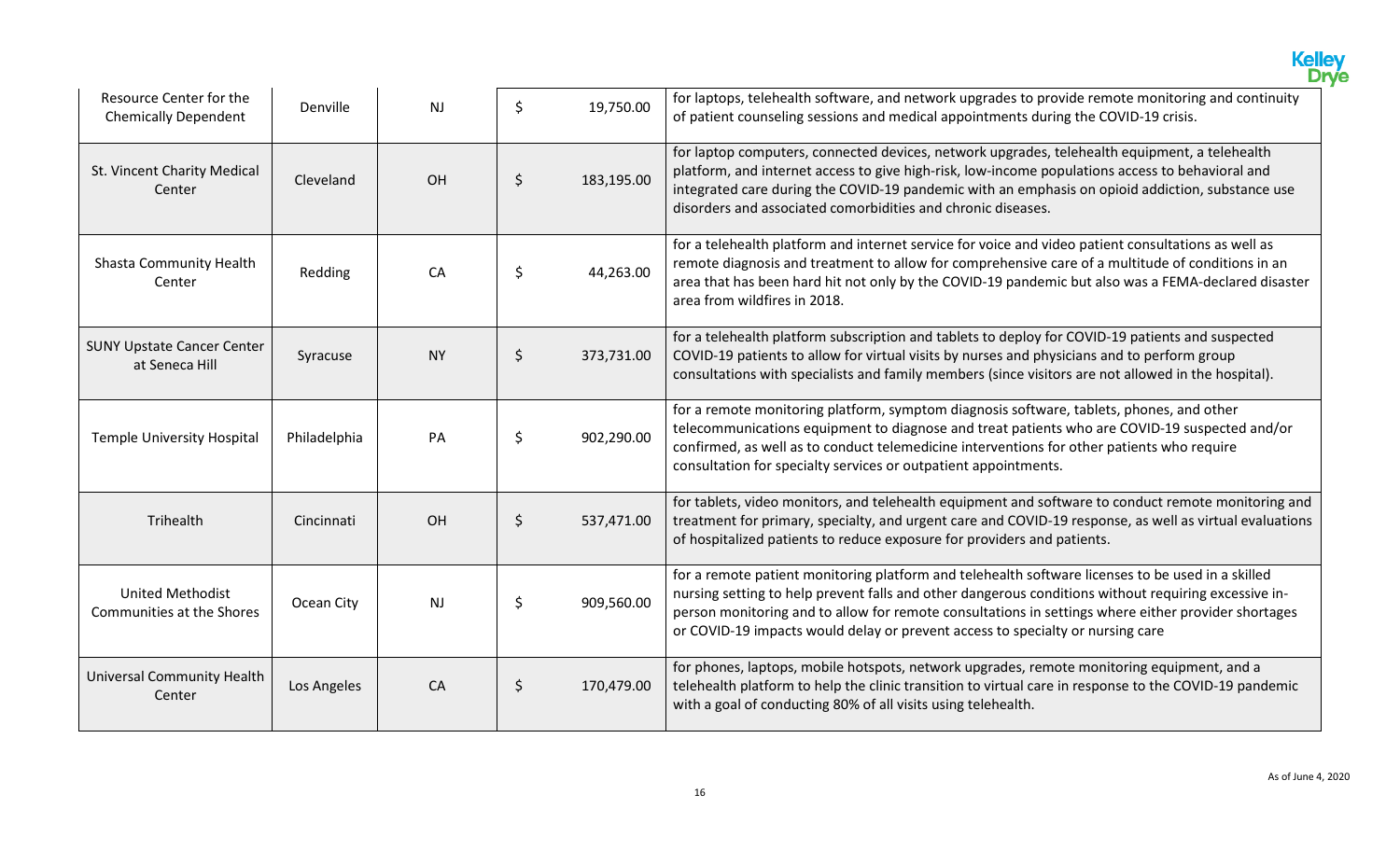|                                                                |               |           |         |               | <b>Kelley</b><br><b>Drye</b>                                                                                                                                                                                                                                                                                                                                                                                                                                                                                                                     |
|----------------------------------------------------------------|---------------|-----------|---------|---------------|--------------------------------------------------------------------------------------------------------------------------------------------------------------------------------------------------------------------------------------------------------------------------------------------------------------------------------------------------------------------------------------------------------------------------------------------------------------------------------------------------------------------------------------------------|
| <b>University Hospitals</b><br><b>Cleveland Medical Center</b> | Cleveland     | OH        | \$      | 821,882.00    | for telemedicine carts, tablets, and home monitoring devices to treat COVID19 patients in various<br>clinical settings serving 1.3 million unique patients over an 18 county area of Northeastern Ohio,<br>including populations diverse in demographic, socio-economic and home settings (urban, suburban<br>and rural) and to prioritize COVID-19 avoidance by remotely serving patients with other clinical<br>conditions, such as congestive heart failure, diabetes, and asthma.                                                            |
| University of Mississippi<br>Medical Center/UMMC<br>Consortium | Jackson       | <b>MS</b> | \$      | 1,000,000.00  | for connected devices, laptops, network equipment and upgrades, software licenses, and other<br>telehealth equipment to help develop a telemedicine COVID-19 Triage Solution consisting of skilled<br>medical, technical, and support staff using new technological capabilities to perform screenings and<br>medical assessments, schedule testing appointments, and conduct outreach regarding COVID-19<br>testing results, as well as immediate expansion of non-COVID19 telehealth services to meet both<br>urgent and routine health needs. |
| <b>Upper Great Lakes Family</b><br><b>Health Center</b>        | Gwinn         | MI        | \$      | 213,997.00    | for telemedicine carts, computers, monitors, and diagnostic equipment to be used for community-<br>wide triage for COVID-19 screening and testing, as well as routine medical management of nursing<br>home and congregate living patients to reduce the risk of exposure to COVID-19 high-risk patient<br>populations.                                                                                                                                                                                                                          |
| <b>View Point Health</b>                                       | Lawrenceville | GA        | \$      | 315,672.00    | for laptop and desktop computers, along with telehealth and conferencing software licenses and<br>equipment, to provide crisis and traditional outpatient mental health services to individuals with<br>COVID-19 symptoms as well as those without COVID-19 symptoms.                                                                                                                                                                                                                                                                            |
| <b>EIGHTH ROUND TOTAL</b>                                      |               |           | $\zeta$ | 18,216,401.00 |                                                                                                                                                                                                                                                                                                                                                                                                                                                                                                                                                  |
| <b>Advance Community Health</b>                                | Raleigh       | <b>NC</b> | $\zeta$ | 690,671.00    | to fund an integrated telemedicine system, remote monitoring devices, and networking equipment to<br>provide COVID-19 testing, drive-up and curbside pharmacy services, and remote monitoring to address<br>the risk factors that make vulnerable patients more susceptible to COVID-19.                                                                                                                                                                                                                                                         |
| <b>Aspire Health Partners</b>                                  | Orlando       | FL.       | \$      | 173,037.00    | for connected devices, a patient safety platform, and network equipment upgrades to support the<br>increased need for telehealth services as a result of the COVID-19 pandemic.                                                                                                                                                                                                                                                                                                                                                                  |
| <b>Blackstone Valley</b><br><b>Community Health Care</b>       | Pawtucket     | RI        | $\zeta$ | 108,306.00    | for laptops and other telehealth equipment for the treatment of patients telephonically and through<br>video telehealth so medical providers, nurses, and medical assistants can work remotely during the<br>COVID-19 pandemic and patients can receive consultations and treatment without having to leave<br>their homes.                                                                                                                                                                                                                      |
| <b>BridgePort Hospital</b>                                     | Bridgeport    | <b>CT</b> | \$      | 938,960.00    | for medical carts and other telehealth equipment for intensive care to treat patients with chronic and<br>acute illness in a manner that mitigates possible exposure to COVID-19.                                                                                                                                                                                                                                                                                                                                                                |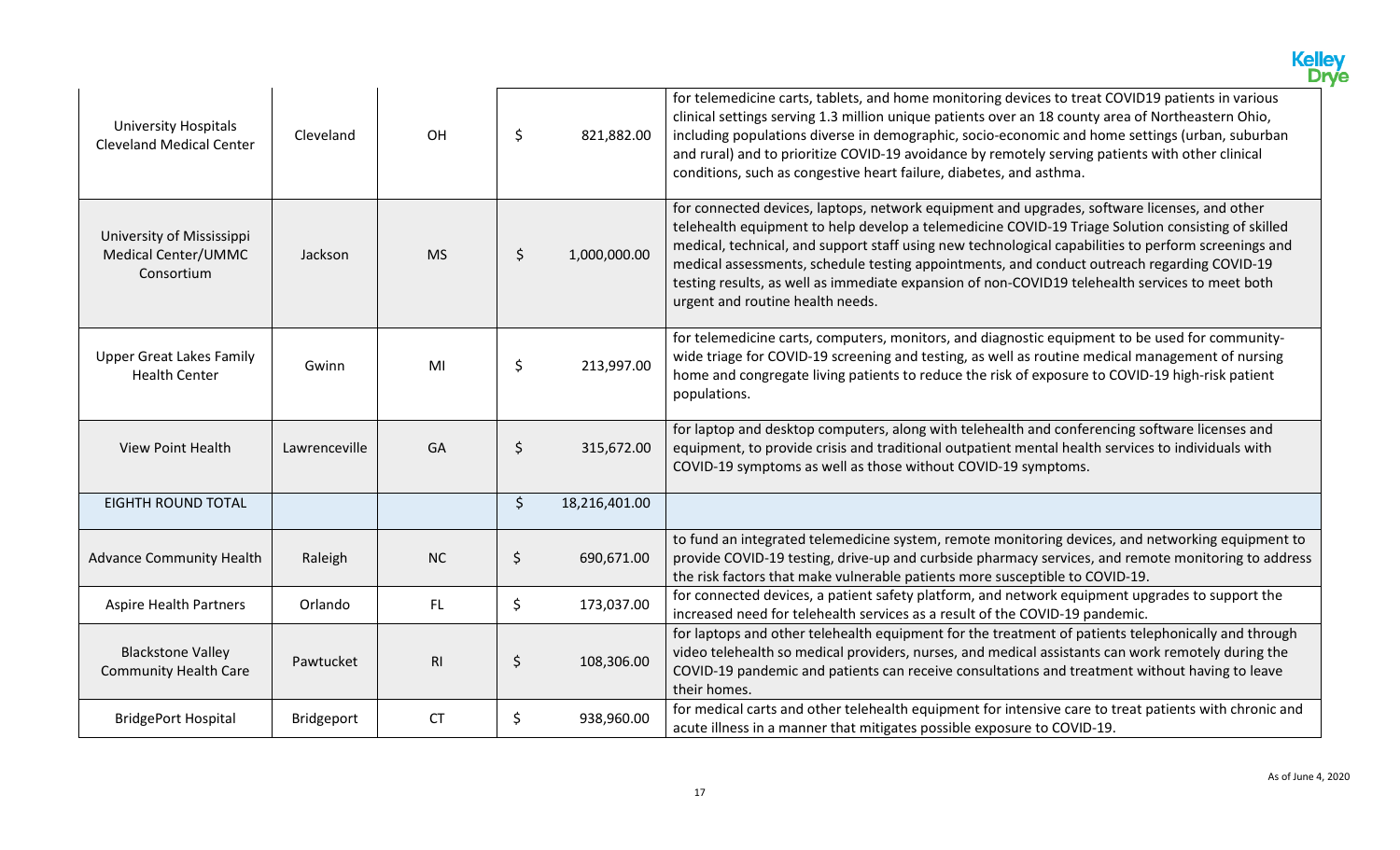|                                                                 |              |           |                  | <b>Kelley</b><br><b>Drye</b>                                                                                                                                                                                                                                                                                                                         |
|-----------------------------------------------------------------|--------------|-----------|------------------|------------------------------------------------------------------------------------------------------------------------------------------------------------------------------------------------------------------------------------------------------------------------------------------------------------------------------------------------------|
| <b>BronxCare Health System</b>                                  | <b>Bronx</b> | <b>NY</b> | \$<br>539,797.00 | for connected devices, video equipment, and network upgrades to provide voice and video patient<br>consultations as well as remote patient diagnosis, treatment, and monitoring in one of the areas<br>hardest hit by the COVID-19 crisis.                                                                                                           |
| Capstone Rural Health<br>Center                                 | Parrish      | AL        | \$<br>165,478.00 | for telemedicine carts, computers, and diagnostic equipment to provide personalized care during the<br>coronavirus crisis by integrating cameras, displays, and network access to bring remote physicians to<br>the patient.                                                                                                                         |
| Children's National Hospital                                    | Washington   | <b>DC</b> | \$<br>928,183.00 | for telemedicine carts, tablets and other connected devices, a telehealth platform, and other<br>telehealth equipment to treat seriously ill COVID-19 pediatric patients, as well as patients up to 30<br>years old, and to continue to provide evaluations, diagnoses, and care to patients with acute or chronic<br>health needs via telemedicine. |
| <b>Christ Health Center</b>                                     | Birmingham   | AL        | \$<br>631,612.00 | for laptop computers, a telehealth platform, and other telehealth equipment to expand its capacity for<br>telehealth and move to a full telehealth model while the COVID-19 crisis persists, and to implement<br>telemedicine and teleconferencing solutions for patient care and education.                                                         |
| Clinica Colorado                                                | Westminster  | CO        | \$<br>10,231.00  | for connected devices and network enhancements to provide telehealth via telephone and video<br>conferencing for patients with chronic and acute conditions and to assess if patients need to be<br>directed to a COVID-19 testing facility.                                                                                                         |
| <b>CommuniHealth Services</b><br><b>Bastrop Family Practice</b> | Bastrop      | LA        | \$<br>102,016.00 | for laptops and connected medical devices to enable telehealth services to treat patients with COVID-<br>19, in addition to providing treatment for chronic disease management, mental health counseling,<br>medication management, and other basic acute medical services.                                                                          |
| <b>Community Health Care</b>                                    | Davenport    | IA        | \$<br>799,305.00 | for computers, laptops, telemedicine carts, remote diagnostic and monitoring equipment, and a<br>telehealth platform to safely test for COVID-19 and, because many COVID-19 patients also have<br>underlying health conditions, to act as the primary care provider for those patients needing routine<br>follow up and chronic disease management.  |
| <b>Cooper University Health</b>                                 | Camden       | <b>NJ</b> | \$<br>506,284.00 | to support the purchase of a telehealth platform, and video and telemedicine equipment, to evaluate<br>patients with symptoms of COVID-19 and to allow health care professionals to determine patient<br>treatment in a safe setting for both the patient and professional.                                                                          |
| <b>Counseling Center of Wayne</b><br>and Holmes Counties        | Wooster      | OH        | \$<br>28,270.00  | for a telehealth platform and related equipment to remotely treat patients suffering from major<br>mental illnesses such as schizophrenia, depression, anxiety, bipolar disorders, and substance abuse to<br>prevent the spread of the COVID-19 virus.                                                                                               |
| East Alabama Medical<br>Center                                  | Opelika      | AL        | \$<br>69,909.00  | for connected devices and telehealth software to care for patients with infectious conditions or<br>significant comorbidities using telehealth.                                                                                                                                                                                                      |
| <b>Eprine Community Services</b>                                | Brooklyn     | <b>NY</b> | \$<br>86,386.00  | for connected devices, laptops, and other telehealth equipment to ensure patient access to care<br>during the COVID-19 pandemic by expanding the use of telehealth, including telephone interaction and<br>video-based evaluation and management health services.                                                                                    |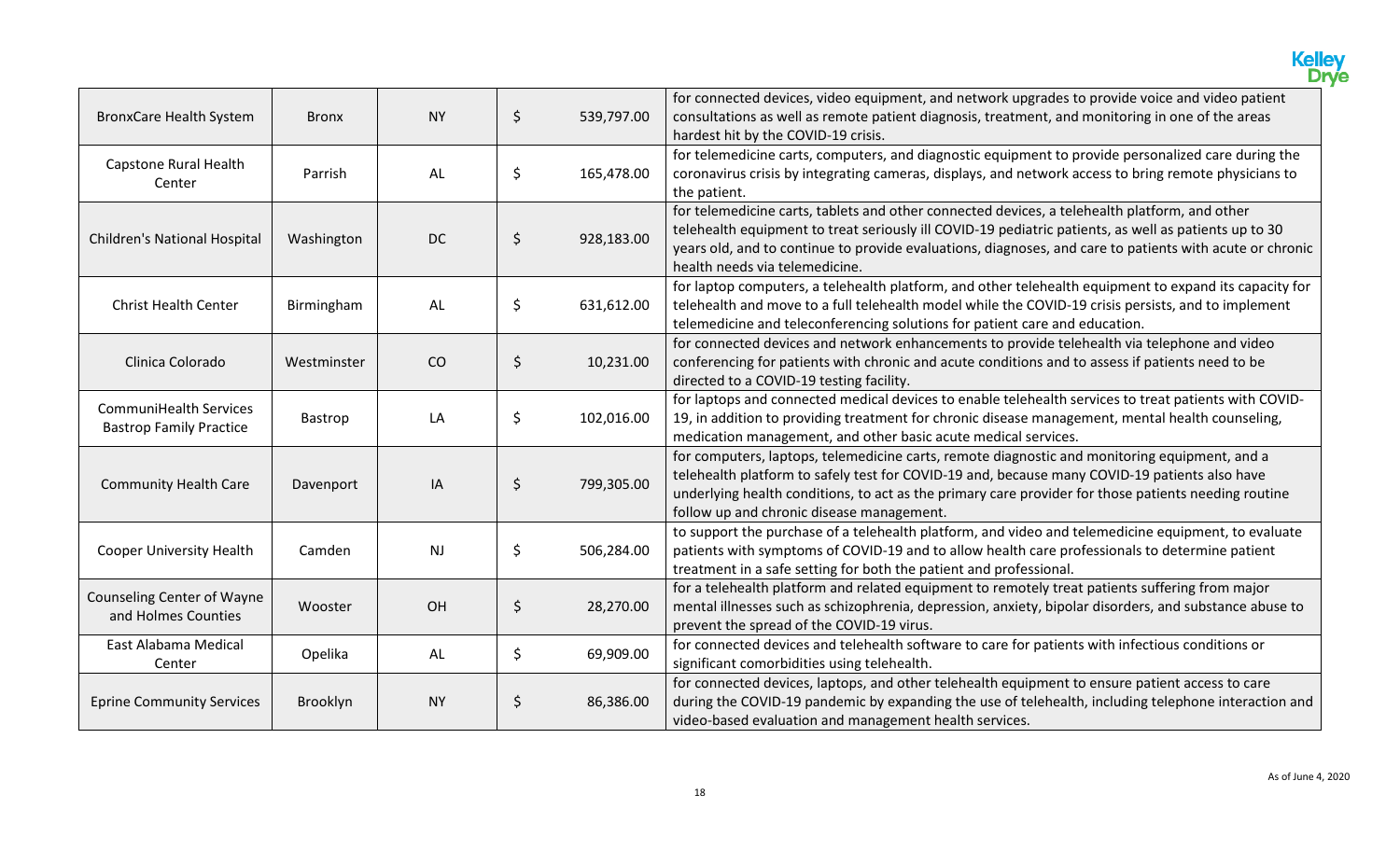|                                                          |                    |           |                  | <b>Kelley</b><br>Drye                                                                                                                                                                                                                                                                                                                                          |
|----------------------------------------------------------|--------------------|-----------|------------------|----------------------------------------------------------------------------------------------------------------------------------------------------------------------------------------------------------------------------------------------------------------------------------------------------------------------------------------------------------------|
| Florida Community Health<br>Centers                      | West Palm<br>Beach | FL        | \$<br>884,116.00 | for telehealth kiosks, connected devices, and remote monitoring equipment to provide video<br>consultation, remote treatment, remote monitoring, and a platform for patients to participate in<br>routine follow-up visits, off-site care management services, and other services during the COVID-19<br>pandemic.                                             |
| <b>Foundation Behavioral</b><br><b>Health Services</b>   | Celina             | OH        | \$<br>19,965.00  | for connected devices and data service upgrades so behavioral health and substance use treatments<br>will be available via telehealth during the COVID-19 pandemic.                                                                                                                                                                                            |
| Goodwill NYNJ Clinic                                     | New York           | <b>NY</b> | \$<br>435,879.00 | for connected devices, cellular data plans, and hotspots to allow patients and providers to interact via<br>voice and video platforms to avoid the need for in-person meetings to prevent the transmission of the<br>COVID-19 virus.                                                                                                                           |
| <b>Greenwich Hospital</b>                                | Greenwich          | <b>CT</b> | \$<br>462,797.00 | for telehealth carts and other telehealth equipment to deploy telehealth intensive care capability to<br>continuously monitor patients while minimizing direct patient contact, and to be able to conduct<br>remote patient screening and patient education about COVID-19.                                                                                    |
| <b>Hunterdon Drug Awareness</b>                          | Flemington         | NJ        | \$<br>37,571.00  | for computers, laptops, connected devices, telehealth equipment, and software licenses to provide<br>mental health, substance abuse, and psychiatric services using telehealth during the COVID-19<br>pandemic.                                                                                                                                                |
| Irvington Counseling Center                              | Irvington          | NJ        | \$<br>17,124.00  | for computers and connected devices to permit social workers and psychiatrists to use voice and video<br>for counseling and medication monitoring during the COVID-19 pandemic.                                                                                                                                                                                |
| Jefferson Parish Community<br><b>Health Care Centers</b> | Avondale           | LA        | \$<br>188,500.00 | for computers and monitoring devices to provide telehealth in hard to reach communities in the<br>greater New Orleans area, including remote monitoring services to provide quality care to chronically<br>ill patients at high risk for COVID-19.                                                                                                             |
| Knoxville Adult Center                                   | Knoxville          | <b>TN</b> | \$<br>249,773.00 | for computer, laptops, and other connected devices to provide mental health, addiction, social, and<br>victim services via telehealth at 17 sites throughout East Tennessee during the COVID-19 pandemic.                                                                                                                                                      |
| Lawrence Memorial Hospital                               | New London         | <b>CT</b> | \$<br>384,024.00 | for telehealth carts and other remote diagnostic equipment to provide patient screening and reduce<br>in-person visits during the COVID-19 pandemic and to conduct high priority intensive care telehealth<br>capabilities.                                                                                                                                    |
| Legacy Emanuel Hospital<br>and Health Center             | Portland           | OR        | \$<br>368,912.00 | for telemedicine carts, tablets, and remote diagnostic equipment to treat and monitor hospitalized<br>patients in intensive care units and emergency departments, and to allow specialty and sub-specialty<br>providers to safely treat and monitor patients at multiple facilities using telehealth.                                                          |
| Lincoln County Primary Care<br>Center                    | Hamlin             | <b>WV</b> | \$<br>967,304.00 | for telehealth carts, network hardware and software upgrades, and diagnostic equipment to provide<br>patients with greater access to care through high-quality video and voice consultations at 18 rural sites<br>in West Virginia and thus allow providers to maximize the use of PPE with fewer staff having direct<br>patient contact for COVID-19 testing. |
| Lynn County Hospital<br>District                         | Tahoka             | <b>TX</b> | \$<br>127,980.00 | for connected devices, a telemedicine platform, portable teleclinic briefcase, and other telehealth<br>equipment to decrease patient and healthcare workers' exposure to the COVID-19 virus, reduce                                                                                                                                                            |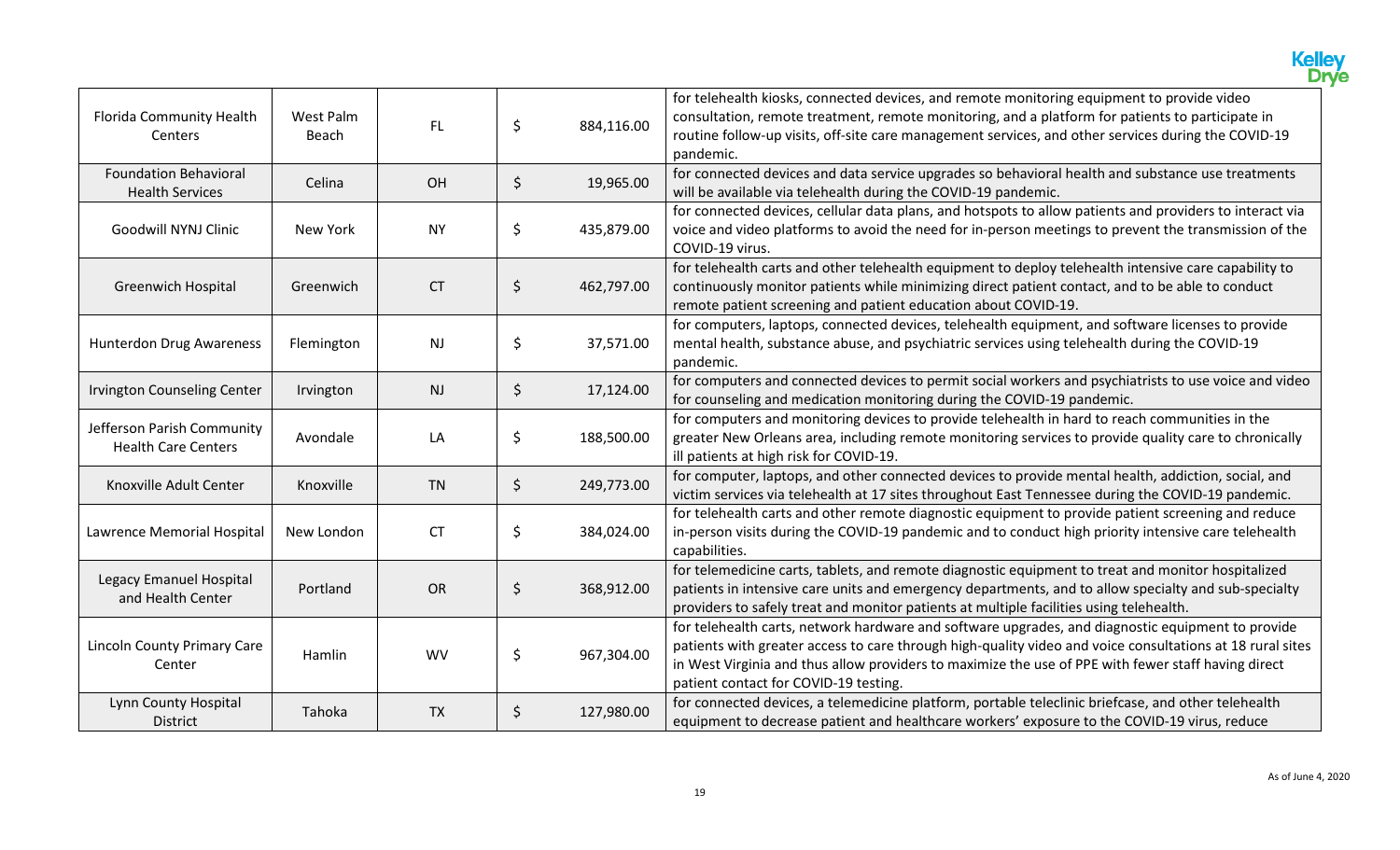|                                                 |                     |           |         |              | <b>Kelley</b><br><b>Drye</b>                                                                                                                                                                                                                                                                                                 |
|-------------------------------------------------|---------------------|-----------|---------|--------------|------------------------------------------------------------------------------------------------------------------------------------------------------------------------------------------------------------------------------------------------------------------------------------------------------------------------------|
|                                                 |                     |           |         |              | routine patient visits to the hospital, and allow for continued patient care, decrease patient traffic and<br>healthcare worker caseloads, and reduce PPE use.                                                                                                                                                               |
| Marietta Memorial Hospital                      | Marietta            | OH        | \$      | 473,159.00   | for telehealth carts, connected devices, and remote monitoring equipment to safely diagnose and<br>treat geriatric patients by having crisis staff available via telemedicine to support and treat patients in<br>their own environment during the COVID-19 pandemic.                                                        |
| Marin City Health and<br><b>Wellness Center</b> | <b>Marin City</b>   | CA        | \$      | 162,207.00   | for computers, tablets, connected devices, and remote monitoring equipment to maintain primary<br>care services for vulnerable patients in a safe environment, maintain the safety of frontline health care<br>workers, and allow resources to be dedicated towards the treatment and testing of COVID-19 patients.          |
| Metro Health-University of<br>Michigan Health   | Wyoming             | MI        | \$      | 356,597.00   | for laptops and tablets, network upgrades and telehealth software, and licenses to conduct primary<br>and specialty care using video and voice consultations as well as remote monitoring to treat patients<br>during the COVID-19 crisis.                                                                                   |
| North Suffolk Mental Health<br>Association      | Chelsea             | MA        | \$      | 56,786.00    | for laptops, tablets, and other connected devices to provide video and telephonic telehealth services<br>to patients throughout an area with the highest prevalence of COVID-19-infected patients in<br>Massachusetts and to ensure the highest diagnostic accuracy, safety assessment, and treatment<br>planning.           |
| Novant Health Consortium                        | Winston<br>Salem    | <b>NC</b> | \$      | 1,000,000.00 | for monitors, cameras, connected devices, phones, and other telehealth equipment and software to<br>deploy to multiple hospital sites for telehealth intensive care units, remote treatment and monitoring<br>of COVID-19 patients in isolation and quarantine, video consultations, and other telemedicine<br>applications. |
| NYP Brooklyn Methodist<br>Hospital              | Brooklyn            | <b>NY</b> | \$      | 1,000,000.00 | for telemedicine carts, connected devices, and remote monitoring devices to provide video<br>consultations, remote treatment, and other home monitoring capabilities and follow up for patients<br>with COVID-19.                                                                                                            |
| Preferred Behavioral Health<br>Group            | Lakewood            | <b>NJ</b> | \$      | 420,675.00   | for laptops, phones, and remote access software to offer video and voice consultations and to conduct<br>remote monitoring of patients under treatment for mental health and substance use issues during the<br>COVID-19 pandemic.                                                                                           |
| <b>Ritter Center</b>                            | San Rafael          | CA        | $\zeta$ | 133,445.00   | for laptops, connected devices, smart monitors, and connected diagnostic equipment for primary<br>health care, behavioral health psychotherapy, specialty care coordination, and other care and<br>treatment of COVID-19 vulnerable patients through telehealth.                                                             |
| <b>Rutgers Community Health</b><br>Center       | <b>Newark</b>       | NJ        | \$      | 21,434.00    | to provide medical care and telepsychiatry to its patients living with HIV/AIDS, and pediatric, adult, and<br>geriatric primary care through voice and video consultations, and remote treatment and Internet-<br>connected personal safety devices to its most high-risk patients during the COVID-19 pandemic.             |
| Saratoga Hospital<br>Consortium                 | Saratoga<br>Springs | <b>NY</b> | \$      | 61,515.00    | for connected devices, remote diagnosis and monitoring equipment, and other telehealth equipment<br>to treat patients with COVID-19 infection and to expand telehealth to other patients with symptoms of<br>COVID-19 infection, as well as those with chronic medical conditions.                                           |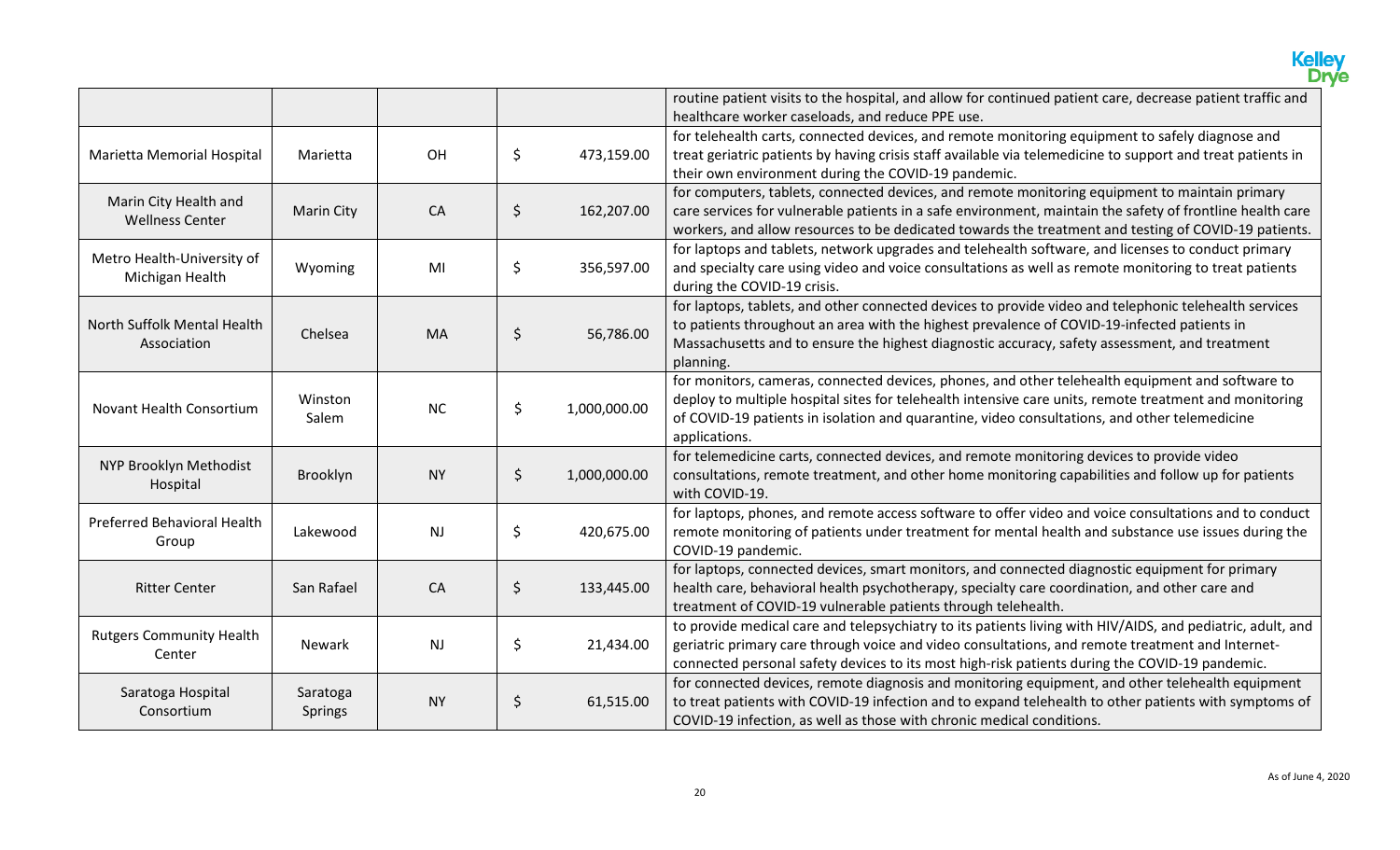|                                                    |                     |           |         |               | <b>Kelley<br/>Drye</b>                                                                                                                                                                                                                                                                                                                                                       |
|----------------------------------------------------|---------------------|-----------|---------|---------------|------------------------------------------------------------------------------------------------------------------------------------------------------------------------------------------------------------------------------------------------------------------------------------------------------------------------------------------------------------------------------|
| Spectrum Human Services                            | <b>Orchard Park</b> | <b>NY</b> | \$      | 463,866.00    | for laptops and other connected devices to provide urgent medical care using telehealth resources to<br>divert unnecessary hospital presentations and reserve hospital-based services for individuals who need<br>heightened levels of care during the COVID-19 pandemic.                                                                                                    |
| St. Joseph's Hospital and<br><b>Medical Center</b> | Paterson            | NJ        | \$      | 472,059.00    | for a telehealth platform, monitors, cameras, laptops, and other connected devices for remote<br>treatment and monitoring and video and voice patient consultations at several hospitals in New Jersey<br>to treat patients with COVID-19.                                                                                                                                   |
| St. Joseph Orphanage                               | Cincinnati          | OH        | \$      | 228,619.00    | for connected devices and video conferencing equipment to provide critical telehealth services, such<br>as same-day emergent appointments, as well as immediate access to psychiatric services by<br>videoconferencing and telephone to allow clients and families to remain safely at home during the<br>COVID-19 pandemic.                                                 |
| Urban Health Plan                                  | <b>Bronx</b>        | <b>NY</b> | \$      | 873,202.00    | for monitors and other telehealth equipment to deliver primary and specialty medical care using digital<br>technology for patient assessment, diagnosis, evaluation, treatment, monitoring, prevention, and<br>education to address illness or injury.                                                                                                                       |
| Windrose Health Network                            | Greenwood           | IN        | \$      | 223,720.00    | for laptops, telehealth equipment, and other network improvements to enable distanced patient<br>treatment for acute care appointments as well as medically appropriate chronic disease follow-up<br>appointments to avoid spread of the COVID-19 virus.                                                                                                                     |
| Yale New Haven Hospital                            | New Haven           | <b>CT</b> | \$      | 1,000,000.00  | for telehealth equipment to use with surgical and intensive care visits to minimize exposure to the<br>COVID-19 virus while performing essential medical procedures                                                                                                                                                                                                          |
| SEVENTH ROUND TOTAL                                |                     |           | \$      | 16,869,674.00 |                                                                                                                                                                                                                                                                                                                                                                              |
| Bee Busy Wellness Center                           | Houston             | <b>TX</b> | $\zeta$ | 182,854.00    | to purchase video monitors and connected devices to provide primary and preventive medical<br>services, including remote monitoring, diagnosis and treatment, to COVID-19 vulnerable populations in<br>Houston and surrounding areas.                                                                                                                                        |
| <b>Behavioral Health Services</b><br>North         | Plattsburgh         | <b>NY</b> | \$      | 39,181.00     | for connected devices, monitors, and software licenses to provide therapy, medication management,<br>health monitoring and rehabilitation services via remote patient monitoring and telehealth to patients<br>at risk for COVID-19.                                                                                                                                         |
| <b>Bethesda Community Clinic</b>                   | Canton              | GA        | \$      | 5,886.00      | for connected devices and telecommunications services to use telemedicine to assess patient health,<br>provide full-service office visits with professional providers, refill prescriptions, and determine if a<br>patient requires COVID-19 testing.                                                                                                                        |
| Chicago Family Health<br>Center                    | Chicago             | IL.       | \$      | 292,000.00    | to implement a telemedicine/telehealth platform to treat patients without COVID-19 symptoms or<br>conditions, which will improve patient flow, decrease cycle time, decrease financial costs, and free up<br>staff time, enabling resources to be devoted to patients that need a face-to-face visit while reducing<br>the risk of exposure to coronavirus for all patients. |
| Cincinnati Children's<br>Hospital                  | Cincinnati          | OH        | \$      | 719,098.00    | to provide telehealth services to the highest risk pediatric patients with complex health care needs,<br>including tracheostomy and ventilator dependence, and gastrostomy and tube feeding dependence, to                                                                                                                                                                   |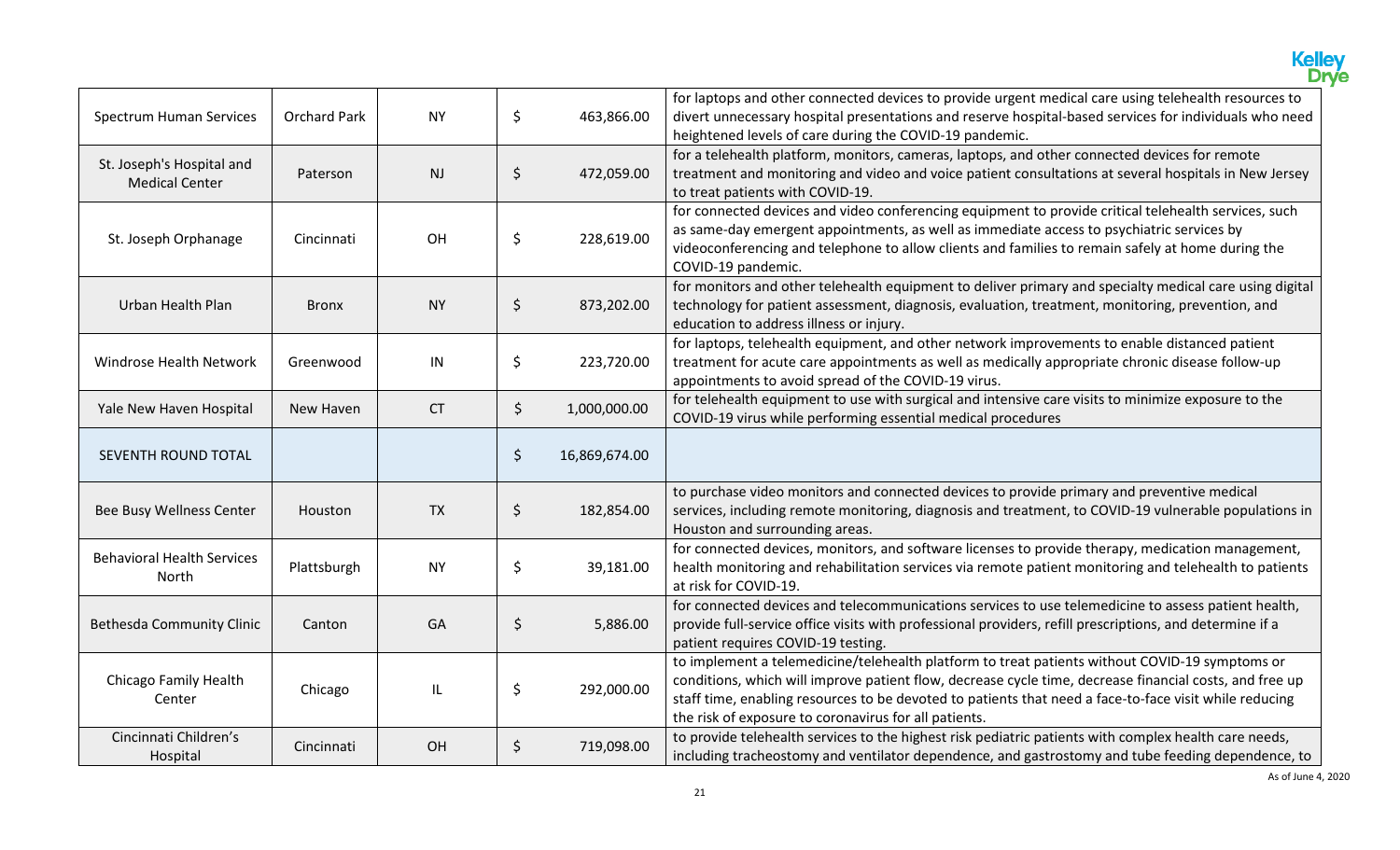|                                                                           |              |           |         |            | <b>Kelley<br/>Drye</b>                                                                                                                                                                                                                                                              |
|---------------------------------------------------------------------------|--------------|-----------|---------|------------|-------------------------------------------------------------------------------------------------------------------------------------------------------------------------------------------------------------------------------------------------------------------------------------|
|                                                                           |              |           |         |            | limit their potential exposure to COVID-19 by keeping them out of the hospital and safely at home<br>which improves their health prognosis and frees up resources to care for children with COVID-19                                                                                |
| <b>Community Healing Centers</b>                                          | Kalamazoo    | MI        | $\zeta$ | 36,673.00  | for connected devices to assist with substance abuse and mental health treatment using remote video<br>sessions for children and adults staying at home during the COVID-19 pandemic.                                                                                               |
| Community Service, Inc.                                                   | Morrilton    | AK        | \$      | 44,949.00  | for laptop computers, connected devices, telehealth kiosks, and other equipment to use for remote<br>treatment of its youth patient population or for distanced office visits during the coronavirus<br>pandemic.                                                                   |
| <b>Community Teaching</b><br>Homes, Inc.                                  | Toledo       | OH        | \$      | 20,761.00  | to provide the full continuum of behavioral health services through telehealth connections to COVID-<br>19 highly vulnerable and at risk children and families, with a focus on youth involved with the child<br>welfare, juvenile justice, and developmental disabilities systems. |
| Council for Jewish Elderly                                                | Chicago      | IL        | \$      | 6,783.00   | to provide telehealth services in its skilled nursing facility and outpatient counseling departments for<br>over 350 older adults to limit in-person care as much as possible to prevent the spread of the COVID-<br>19 disease.                                                    |
| Four County Mental Health<br>Center                                       | Independence | KS        | \$      | 16,129.00  | for connected devices to provide telehealth services during the COVID-19 pandemic for outpatient<br>mental health therapy, substance abuse disorder therapy, psychiatric rehabilitation, and other<br>telehealth services.                                                          |
| <b>Franklin County Memorial</b><br>Hospital                               | Meadville    | <b>MS</b> | $\zeta$ | 262,934.00 | for telemedicine carts, servers and additional equipment to remotely diagnose, treat and monitor<br>patients who are unable to receive care on-site as a result of the COVID-19 pandemic.                                                                                           |
| <b>Genesis PrimeCare</b>                                                  | Marshall     | <b>TX</b> | \$      | 990,716.00 | to provide comprehensive primary health care, pediatric care, and behavioral health services through<br>video and voice telehealth consults, and Internet-connected remote patient monitoring and treatment<br>to serve low-income and underserved patients.                        |
| <b>Grace Medical Home</b>                                                 | Orlando      | FL.       | $\zeta$ | 34,732.00  | for connected devices and telecommunications services to expand the use of telehealth services for<br>medical care to low-income, uninsured patients during the COVID-19 pandemic                                                                                                   |
| <b>Greater Elgin Family Care</b><br>Center                                | Elgin        | IL        | \$      | 39,639.00  | for the purchase of laptops to expand its capacity to provide virtual visits for a wide variety of medical<br>services to limit the spread of COVID-19.                                                                                                                             |
| <b>Helio Health</b>                                                       | Syracuse     | <b>NY</b> | \$      | 504,034.00 | for laptops, tablets and other telehealth equipment to conduct remote monitoring and treatment of<br>patients with COVID-19, as well as voice and video consultations, to ensure continued care for the<br>patient population while protecting the healthcare workforce.            |
| Heritage Clinic and<br><b>Community Assistance</b><br>Program for Seniors | Pasadena     | CA        | \$      | 41,457.00  | to use telehealth services and devices to treat older adults in Los Angeles County with mental health<br>issues who are underserved and often low-income, many of whom are homeless and especially<br>vulnerable during the COVID-19 outbreak.                                      |
| Hope House Outpatient<br>Clinic                                           | Albany       | <b>NY</b> | \$      | 8,586.00   | to purchase computer equipment to treat patients with substance abuse disorders while maintaining<br>social distancing during the COVID-19 pandemic.                                                                                                                                |
| <b>Impact Family Counseling</b>                                           | Birmingham   | AL        | \$      | 75,000.00  | for connected devices to provide telehealth and video health services to treat mental health disorders<br>during the pandemic.                                                                                                                                                      |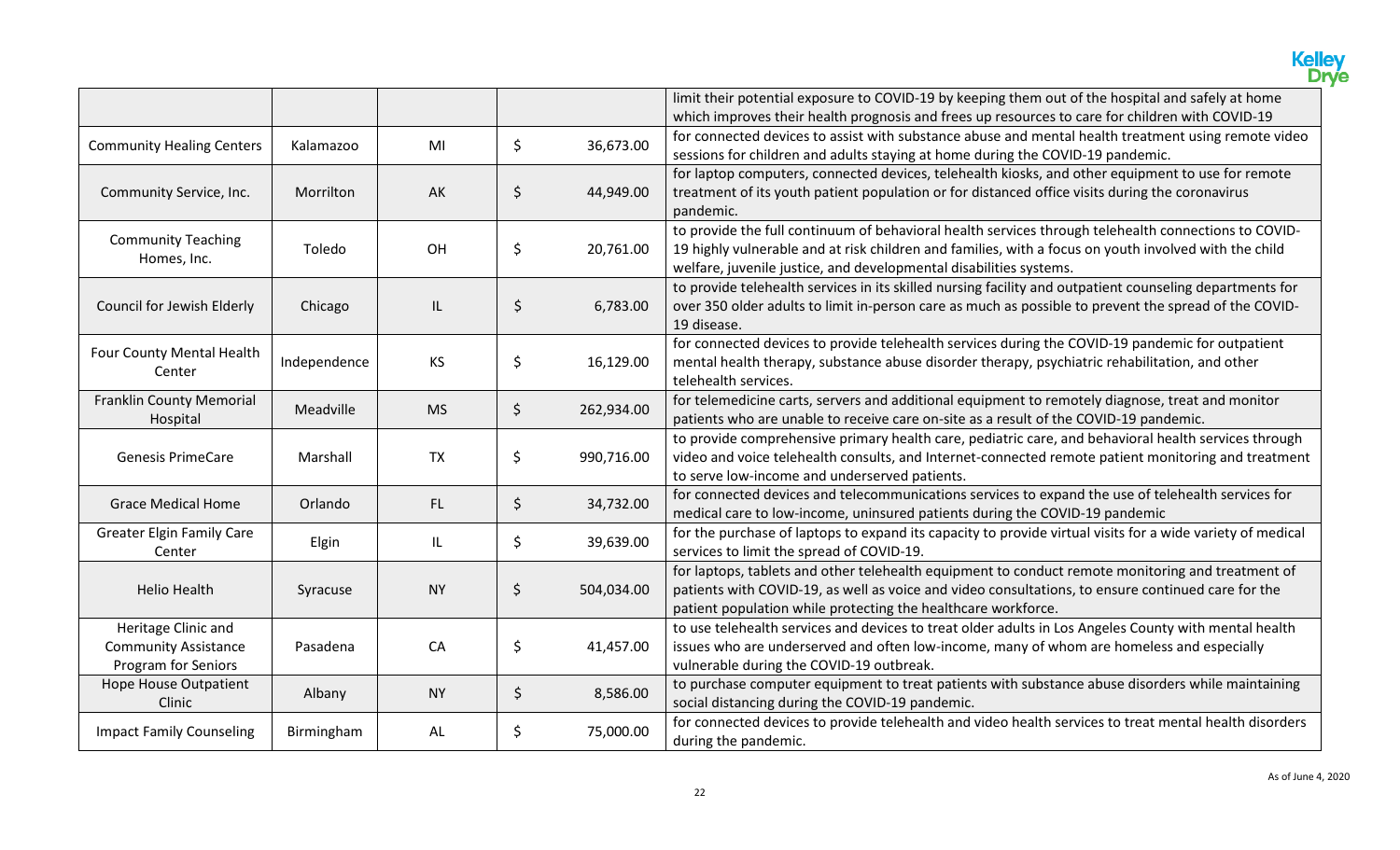|                                                     |                       |                        |         |            | <b>Kelley</b><br>Drye                                                                                                                                                                                                                                                                                                                                                                                |
|-----------------------------------------------------|-----------------------|------------------------|---------|------------|------------------------------------------------------------------------------------------------------------------------------------------------------------------------------------------------------------------------------------------------------------------------------------------------------------------------------------------------------------------------------------------------------|
| Intermountain Health Care                           | Murray                | UT                     | \$      | 772,680.00 | to provide remote visits and consultations to patients in Utah, Idaho, Wyoming, Montana, Arizona and<br>Nevada, to reduce potential exposure to COVID patients in facilities, free up hospital/clinic spaces for<br>treatment of COVID-19-related patients, and reduce the potential transmission of COVID-19 to health<br>care providers from patients who are asymptomatic but infected.           |
| Jewish Family and Children's<br>Services            | Tucson                | $\mathsf{A}\mathsf{Z}$ | \$      | 27,320.00  | to provide mental health telehealth services to individuals suffering from significant forms of mental<br>health disorders, including at risk low-income, older adults and individuals with disabilities, to prevent<br>social isolation, depression, anxiety, and other stress due to COVID-19.                                                                                                     |
| Jewish Family Service of the<br><b>Desert</b>       | Palm Springs          | CA                     | $\zeta$ | 19,636.00  | to provide mental health telehealth services and counseling sessions to address symptoms of mental<br>health disorders and reduce the mental health challenges caused by the COVID-19 pandemic.                                                                                                                                                                                                      |
| <b>Mattapan Community</b><br><b>Health Center</b>   | Mattapan              | MA                     | \$      | 755,468.00 | for connected home monitoring devices and other equipment to enable the provision of remote<br>medical services for patients with chronic conditions, and for the monitoring of patients who have<br>tested positive for COVID-19 and are able to selfisolate at home.                                                                                                                               |
| <b>OLV Human Services</b>                           | Lackawanna            | <b>NY</b>              | $\zeta$ | 174,840.00 | to support the cost of connected devices and telemedicine solutions used to remotely treat COVID-19<br>vulnerable populations using video telehealth applications throughout Erie and Niagara counties.                                                                                                                                                                                              |
| Reliance Health, Inc.                               | <b>Norwich</b>        | <b>CT</b>              | \$      | 18,601.00  | for telehealth services and devices to continue contact with individuals who have chronic and<br>persistent mental health diagnoses and are at high-risk for the COVID-19 disease.                                                                                                                                                                                                                   |
| River Edge Behavioral<br>Health                     | Macon                 | GA                     | $\zeta$ | 735,365.00 | for telehealth services to care for the most clinically and financially challenged individuals with<br>behavioral health conditions or developmental disabilities, including mental illnesses, substance use<br>disorders, co-occurring behavioral health disorders, and autism, thereby freeing up funds that would<br>have been used to cover telehealth costs to serve individuals with COVID-19. |
| Salina Family Healthcare<br>Center                  | Salina                | <b>KS</b>              | \$      | 14,418.00  | for laptops, web cameras, monitors, and other equipment to provide video and voice consultations for<br>medical, dental, behavioral health, and clinical pharmacy patients, freeing up physical space and staff<br>to take care of patients with COVID-19 requiring face to face appointments.                                                                                                       |
| Southeast Alabama Rural<br><b>Health Associates</b> | Troy                  | AL                     | $\zeta$ | 732,827.00 | to expand telehealth services across its ten community health centers, providing video and voice<br>consults and remote treatment to its patient population for ongoing primary health care services and<br>for COVID-19 screening, testing and treatment.                                                                                                                                           |
| Southwest General Health<br>Center                  | Middleburg<br>Heights | OH                     | \$      | 190,150.00 | for connected devices, laptops and other equipment that will be used to conduct remote patient<br>monitoring, medical voice and video consultations, and inpatient care to prevent the spread of COVID-<br>19.                                                                                                                                                                                       |
| Tanner Medical Center, Inc.                         | Carrollton            | GA                     | $\zeta$ | 879,520.00 | to implement new telehealth services and expand existing telehealth services to treat inpatients, and<br>to provide remote services to patients needing treatment for chronic conditions, behavioral health<br>services, and other medical conditions, including COVID-19 high-risk, vulnerable, underserved, and<br>low-income patients.                                                            |
| The Transition House                                | St. Cloud             | FL.                    | \$      | 106,625.00 | to purchase computers, tablets and other equipment to help remotely treat patients with substance<br>abuse and mental health problems during the COVID-19 crisis.                                                                                                                                                                                                                                    |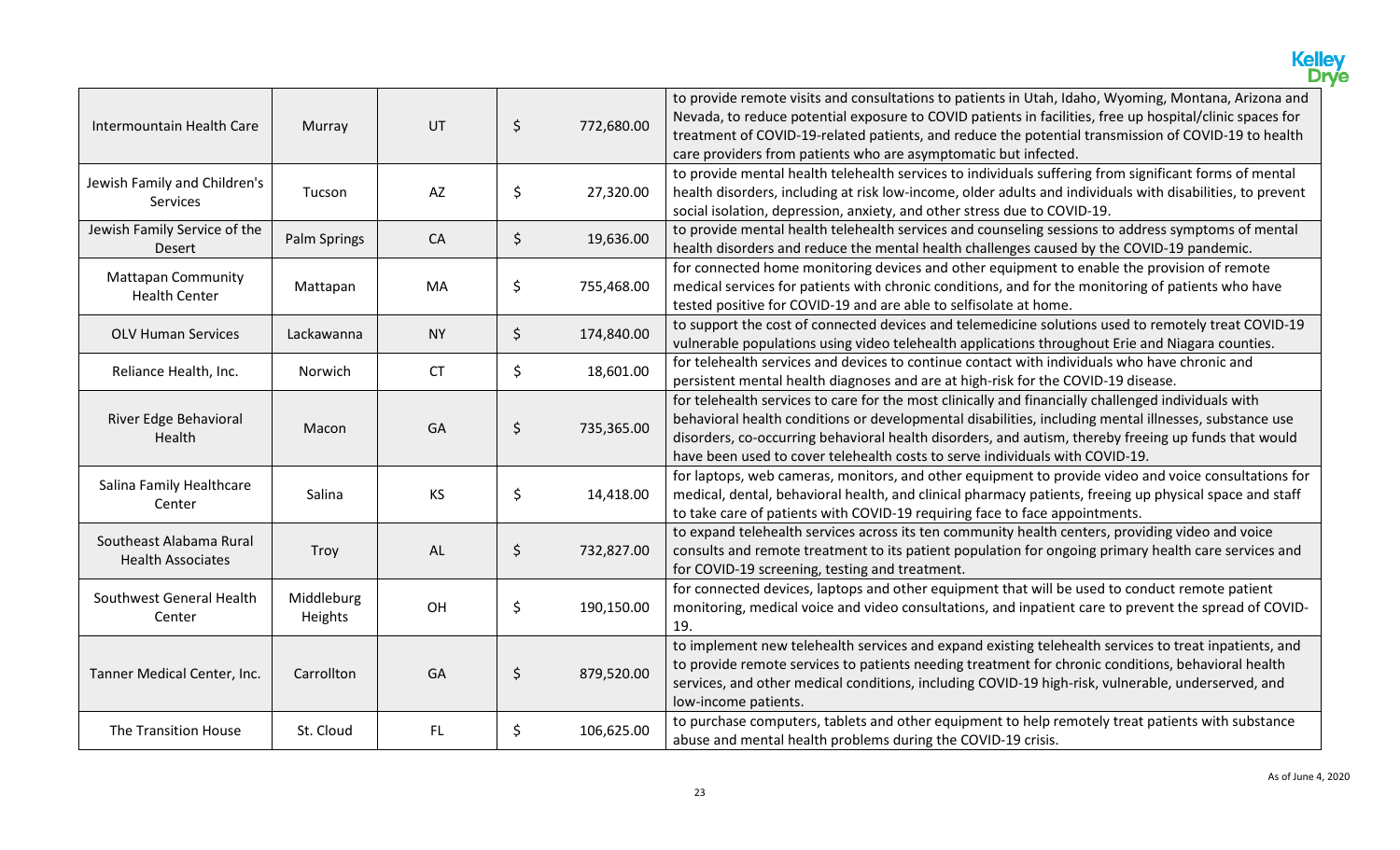|                                                                                    |                                                               |           |         |              | <b>Kelley</b><br>Drye                                                                                                                                                                                                                                                                                                               |
|------------------------------------------------------------------------------------|---------------------------------------------------------------|-----------|---------|--------------|-------------------------------------------------------------------------------------------------------------------------------------------------------------------------------------------------------------------------------------------------------------------------------------------------------------------------------------|
| Via Care Community Health<br>Center, a Federally Qualified<br><b>Health Center</b> | Los Angeles                                                   | CA        | \$      | 157,123.00   | to implement telehealth services to conduct video visits to serve its low-income and COVID-19<br>vulnerable patient population                                                                                                                                                                                                      |
| Wirt County Health Services<br>Association, Inc.                                   | Elizabeth                                                     | <b>WV</b> | \$      | 274,432.00   | to provide health services remotely, including primary care, behavioral health, and dental services, to<br>COVID-19 positive patients in Wirt and Jackson Counties, West Virginia, and Meigs County, Ohio, to<br>minimize the spread of the virus and to prevent high-risk and vulnerable populations from contracting<br>the virus |
| Yakima Neighborhood<br><b>Health Services</b>                                      | Yakima                                                        | <b>WA</b> | \$      | 177,945.00   | to provide video telehealth services and remote patient consults to its lowincome patient population<br>during the COVID-19 pandemic.                                                                                                                                                                                               |
| SIXTH ROUND TOTAL                                                                  |                                                               |           | \$      | 8,358,362.00 |                                                                                                                                                                                                                                                                                                                                     |
| Ampala Health                                                                      | Yuba City                                                     | CA        | $\zeta$ | 332,079.00   | to expand its video telehealth services using connected devices at COVID-19 testing centers to limit<br>both patient and provider exposure.                                                                                                                                                                                         |
| Avenue 360 Health and<br>Wellness                                                  | Houston                                                       | <b>TX</b> | \$      | 297,975.00   | to provide video telemedicine services to low-income and vulnerable patients at risk for COVID-19<br>through mobile telehealth sites at public housing locations in the city of Houston and throughout<br>Harris County.                                                                                                            |
| <b>Brazos Valley Community</b><br>Action Agency, Inc. dba<br>HealthPoint           | College<br>Station                                            | <b>TX</b> | $\zeta$ | 415,621.00   | to provide remote patient monitoring devices and services for its rural, vulnerable, high-risk patient<br>population.                                                                                                                                                                                                               |
| The Children's Home of<br>Cincinnati                                               | Cincinnati                                                    | OH        | \$      | 456,871.00   | to expand its video telehealth consultations and remote monitoring programs serving its low-income<br>and vulnerable patient population throughout the Greater Cincinnati area that has been displaced by<br>the COVID-19 pandemic.                                                                                                 |
| Chinatown Service Center, a<br><b>Federally Qualified Health</b><br>Center         | Los Angeles,<br>Monterey<br>Park, San<br>Gabriel,<br>Alhambra | CA        | $\zeta$ | 460,572.00   | to implement telehealth to continue providing primary care, mental health, and dental services to low-<br>income and vulnerable patient populations during the COVID-19 pandemic.                                                                                                                                                   |
| <b>Community Health Centers</b><br>of Burlington                                   | Burlington                                                    | VT        | \$      | 782,903.00   | for its eight sites to provide telehealth visits through the use of connected devices designed to serve<br>community residents, primarily low-income patients, who face barriers to access comprehensive<br>primary care, psychiatry, behavioral health, and dental care services.                                                  |
| Community Health Center of<br>Lubbock, Inc.                                        | Lubbock                                                       | <b>TX</b> | $\zeta$ | 143,584.00   | to expand its telehealth services to mitigate and limit exposure of patients and staff to COVID-19-<br>positive patients receiving care while continuing to provide care to its vulnerable patients, including<br>the elderly and chronically ill.                                                                                  |
| <b>Delaware Valley Community</b><br>Health, Inc.                                   | Philadelphia                                                  | PA        | \$      | 504,880.00   | to provide telehealth services to its patients who are predominantly vulnerable and at high-risk for<br>COVID-19.                                                                                                                                                                                                                   |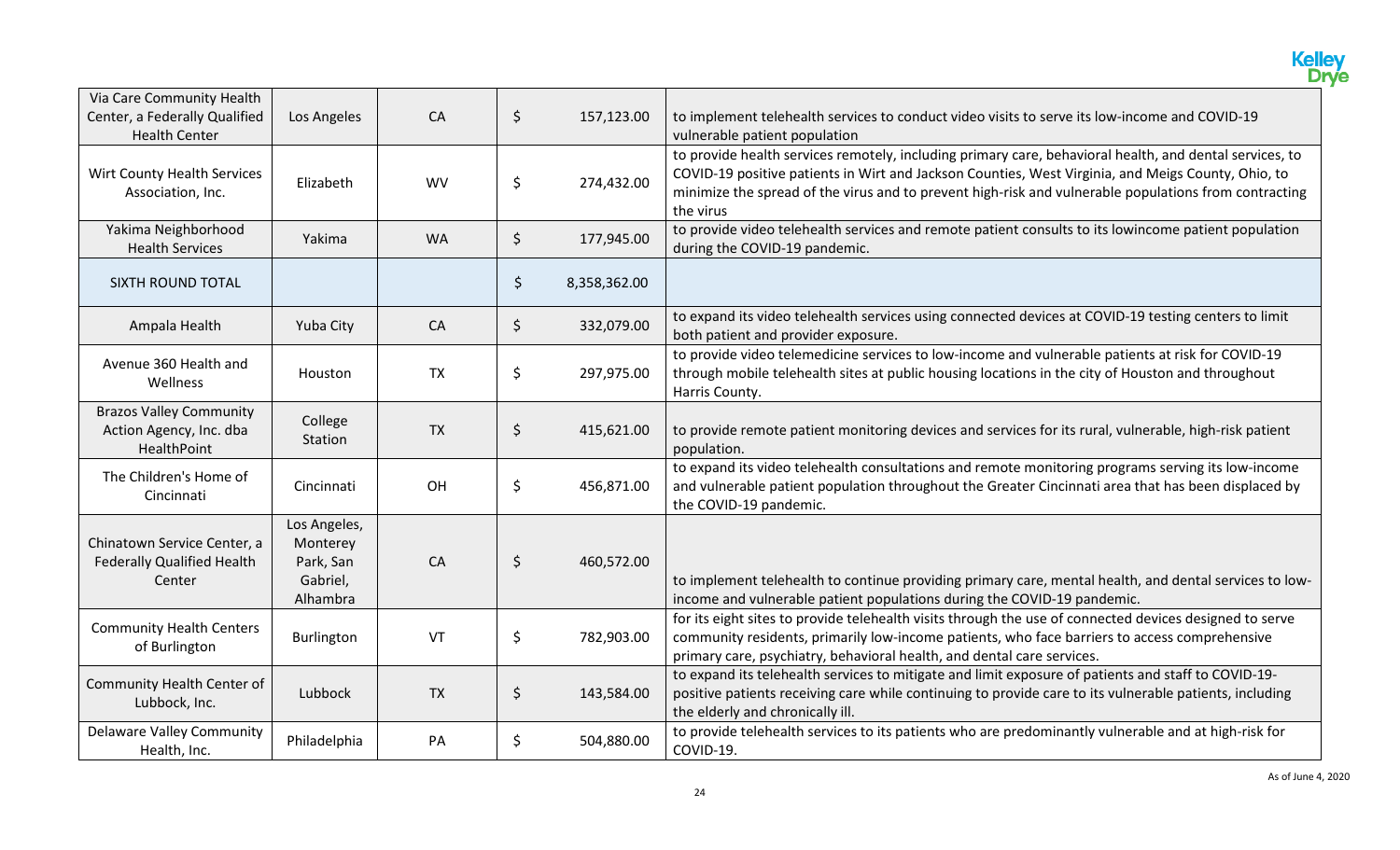|                                                                                |                    |           |                  | <b>Kelley</b><br>Drye                                                                                                                                                                                                                                                                                                                                                                              |
|--------------------------------------------------------------------------------|--------------------|-----------|------------------|----------------------------------------------------------------------------------------------------------------------------------------------------------------------------------------------------------------------------------------------------------------------------------------------------------------------------------------------------------------------------------------------------|
| El Rio Santa Cruz<br>Neighborhood Health<br>Center, Inc., dba El Rio<br>Health | Tucson             | AZ        | \$<br>444,462.00 | to provide video telehealth services and remote patient monitoring of chronic diseases to ensure<br>continued care for high-risk patients during the COVID-19 pandemic.                                                                                                                                                                                                                            |
| Fair Haven Community<br><b>Health Clinic</b>                                   | New Haven          | <b>CT</b> | \$<br>430,438.00 | to provide its COVID-19 high-risk and vulnerable patient population with video and voice consults, and<br>management of chronic conditions through patient-based Internet-connected remote monitoring.                                                                                                                                                                                             |
| <b>Greater Baden Medical</b><br>Services, Inc.                                 | Brandywine         | <b>MD</b> | \$<br>537,747.00 | to expand its video telehealth services and remote patient monitoring to continue to provide care to<br>its low-income patients outside of emergency rooms overwhelmed by COVID-19 patients.                                                                                                                                                                                                       |
| Health Access for All, Inc.,<br>dba Angeles Community<br><b>Health Center</b>  | Los Angeles        | CA        | \$<br>442,376.00 | to implement remote patient monitoring to care for patients who are most susceptible to COVID-19,<br>including chronically ill and elderly patients                                                                                                                                                                                                                                                |
| Holyoke Health Center, Inc.                                                    | Holyoke            | MA        | \$<br>668,335.00 | to use telehealth to provide its high-risk and vulnerable patients with HIV infectious disease services<br>and management, substance use disorder program treatment and adherence counseling, and<br>nutrition, medication management, and oral health services, thereby reserving staff, equipment, and<br>other onsite supplies specifically for patients with COVID-19 symptoms and conditions. |
| Kennedy Krieger Children's<br>Hospital, Inc.                                   | <b>Baltimore</b>   | <b>MD</b> | \$<br>994,950.00 | to expand its video telehealth and remote patient monitoring services to continue to provide care to<br>vulnerable and high-risk children, adolescents, and adults with disabilities.                                                                                                                                                                                                              |
| Linn County Department of<br><b>Health Services</b>                            | Albany             | <b>OR</b> | \$<br>56,332.00  | to implement telehealth services to provide medical services, mental health services, and maternal<br>health services to its community, a third of which lives in rural and remote areas.                                                                                                                                                                                                          |
| MA FQHC Telehealth<br>Consortium                                               | <b>Boston</b>      | MA        | \$<br>939,627.00 | to maximize the health center providers and patients with access to telehealth via phone calls and<br>videoconferencing, and use connected thermometers and pulse oximeters for remote monitoring of<br>COVID-19 patients and connected blood pressure monitors for the monitoring of patients with<br>hypertension.                                                                               |
| Matagorda Episcopal Health<br>Outreach                                         | <b>Bay City</b>    | <b>TX</b> | \$<br>193,038.00 | to provide telehealth services to treat patients with COVID-19 as well other infectious disease,<br>including patients needing psychiatric services and other patients who have acute and chronic<br>conditions.                                                                                                                                                                                   |
| Mount Sinai Hospital                                                           | New York           | <b>NY</b> | \$<br>862,950.00 | to provide remote patient monitoring services to pediatric patients suffering from at least one<br>preexisting, chronic condition, such as asthma, cardiac disease, diabetes, or immunocompromise, who<br>are dependent on ongoing monitoring of their condition to ensure that they remain in reasonable<br>health.                                                                               |
| Navajo Nation Department<br>of Health                                          | <b>Window Rock</b> | AZ        | \$<br>954,990.00 | to provide home health care and remote monitoring services throughout the Navajo Nation to patients<br>who are isolated and under shelter-in-place orders, including low-income, elderly and vulnerable and<br>high-risk patients.                                                                                                                                                                 |
| Opportunities<br>Industrialization Center, Inc.,                               | <b>Rocky Mount</b> | NC        | \$<br>27,468.00  | to expand its remote patient care program to provide connected devices to patients infected by<br>COVID-19 or highrisk patients suffering from chronic conditions.                                                                                                                                                                                                                                 |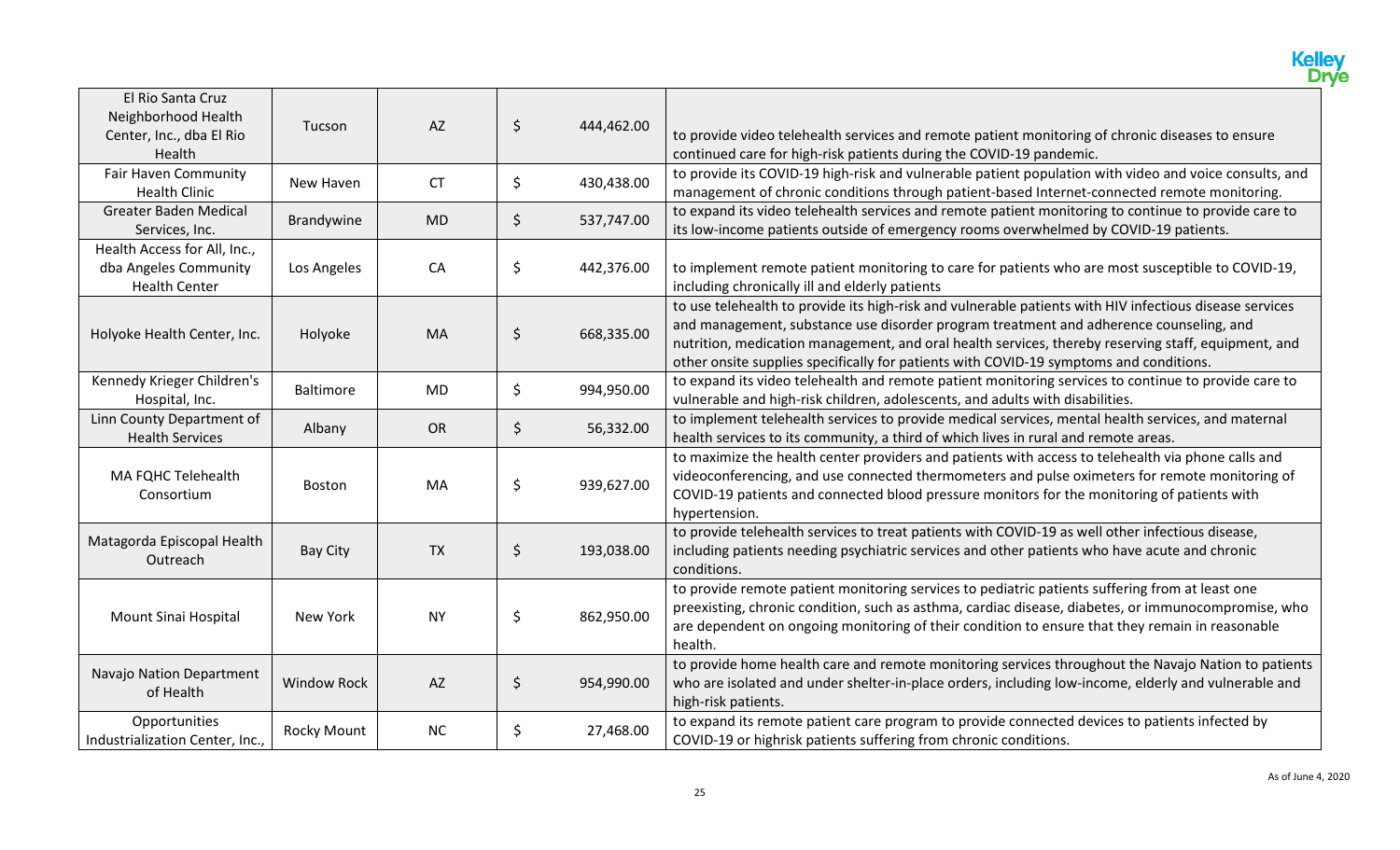|                                                          |                            |           |         |               | <b>Kelley</b><br>Dryje                                                                                                                                                                                                                                                                                                                                  |
|----------------------------------------------------------|----------------------------|-----------|---------|---------------|---------------------------------------------------------------------------------------------------------------------------------------------------------------------------------------------------------------------------------------------------------------------------------------------------------------------------------------------------------|
| dba OIC Family Medical<br>Center                         |                            |           |         |               |                                                                                                                                                                                                                                                                                                                                                         |
| Parker Health Group                                      | Somerset                   | NJ        | $\zeta$ | 28,838.00     | to provide physical, occupational, and speech therapy through telehealth for elderly members of the<br>community.                                                                                                                                                                                                                                       |
| Pomona Community Health<br>Center                        | Pomona                     | CA        | \$      | 209,933.00    | to implement video and telephonic visits to provide medical, dental and behavioral health services to<br>its COVID-19 high-risk and vulnerable community members who are either afraid to access services<br>due to the risk of being infected or who have been advised to "stay at home" due to multiple at-risk<br>health conditions.                 |
| South Plains Rural Health<br>Services, Inc.              | Levelland                  | <b>TX</b> | \$      | 109,365.00    | to expand its telehealth services to provide continued care to COVID-19 patients as well as its<br>vulnerable, low-income, uninsured and under-insured patients.                                                                                                                                                                                        |
| Spectrum Health Services,<br>Inc.                        | Philadelphia               | PA        | $\zeta$ | 40,417.00     | to implement telehealth services to allow providers to continue to care for its vulnerable patient<br>population, which it characterized as the most impoverished patient base in Philadelphia.                                                                                                                                                         |
| <b>Wilmington Community</b><br>Clinic                    | Los Angeles,<br>Wilmington | CA        | \$      | 232,291.00    | to provide remote patient monitoring, video, and voice telehealth consultations to low-income and<br>vulnerable patient populations in Los Angeles County, which has been heavily impacted by the<br>COVID19 pandemic.                                                                                                                                  |
| <b>Wright Center Medical</b><br>Group                    | Scranton                   | PA        | \$      | 629,051.00    | to deploy in-home patient monitoring kits and expand its video telehealth services to provide remote<br>care to its high-risk and vulnerable populations, including older adults, homeless individuals, and<br>individuals in rural areas.                                                                                                              |
| FIFTH ROUND TOTAL                                        |                            |           | \$      | 11,197,093.00 |                                                                                                                                                                                                                                                                                                                                                         |
| <b>Augusta University Medical</b><br>Center              | Augusta                    | GA        | \$      | 113,744.00    | to expand its ultraportable ultrasound program to differentiate and screen COVID-19 patients for<br>different types of respiratory diseases prior to hospital admittance.                                                                                                                                                                               |
| Children's Hospital Colorado                             | Aurora                     | CO        | \$      | 807,090.00    | to implement telehealth services to provide continuity of medical care for children, adolescents, and<br>young adults with complex pediatric illnesses in the Rocky Mountain region.                                                                                                                                                                    |
| <b>Country Doctor Community</b><br><b>Health Centers</b> | Seattle                    | <b>WA</b> | \$      | 392,770.00    | to serve its low income, high-risk, and vulnerable patient population by building its telehealth capacity<br>and online screening functionality to triage COVID-19 patients remotely, while also leveraging<br>telehealth to treat patients with chronic conditions like diabetes, hypertension, pulmonary disorders,<br>and substance abuse disorders. |
| <b>Greene County General</b><br>Hospital                 | Linton                     | IN        | \$      | 60,480.00     | to expand its mobile telehealth capacity to ensure continued care to its patients, including its senior<br>patient population, that have been displaced by the emergency COVID-19 response within its current<br>facilities                                                                                                                             |
| The Institute for Family<br>Health                       | New Paltz                  | <b>NY</b> | \$      | 729,118.00    | for 16 of its community health centers, including group homes for the developmentally disabled, to<br>provide telehealth visits for primary medical and preventive care, mental health care, and care<br>management services for patients of all ages.                                                                                                  |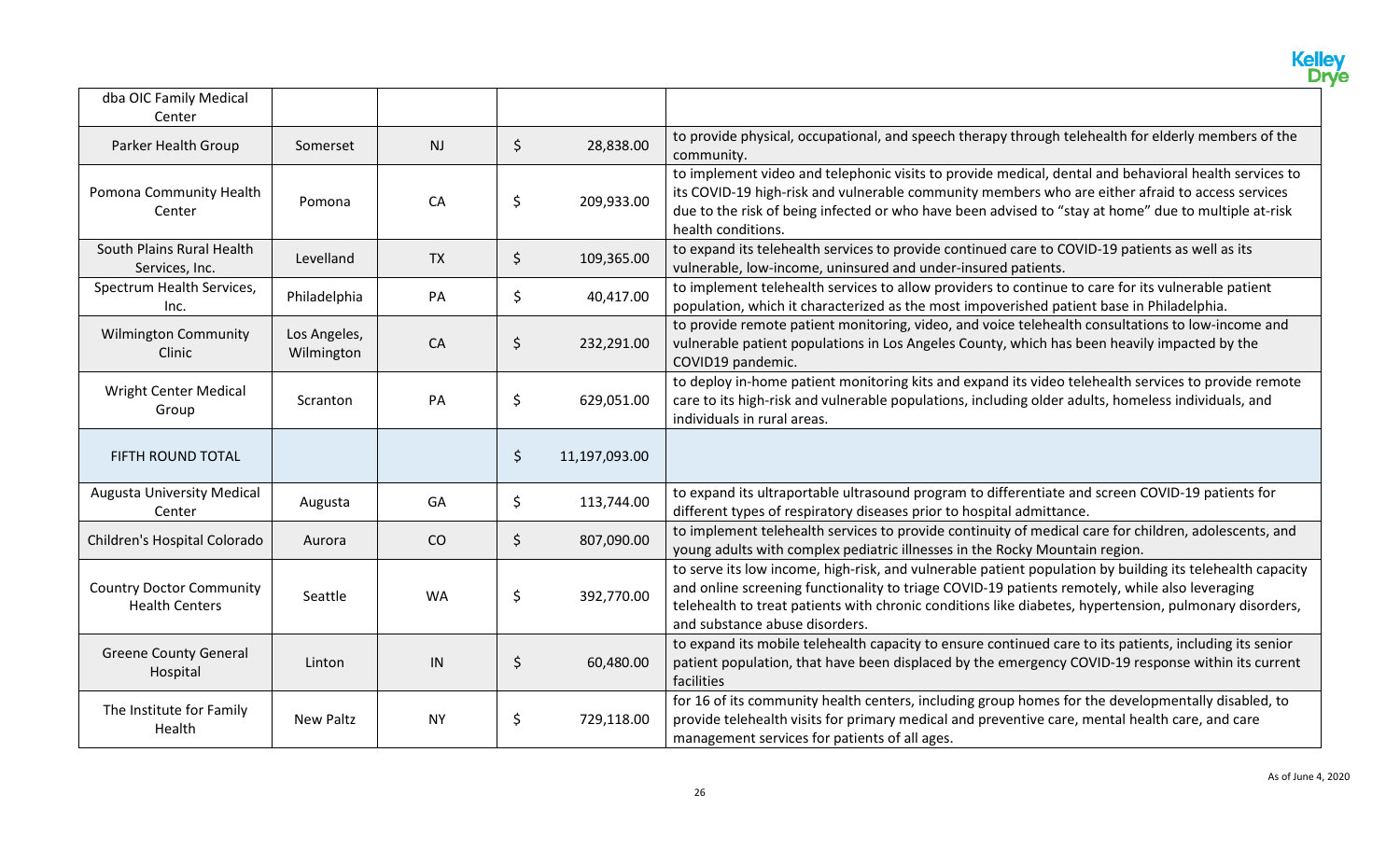|                                                                            |                    |           |         |              | <b>Kelley</b><br>Drve                                                                                                                                                                                                                                                                                                                                                               |
|----------------------------------------------------------------------------|--------------------|-----------|---------|--------------|-------------------------------------------------------------------------------------------------------------------------------------------------------------------------------------------------------------------------------------------------------------------------------------------------------------------------------------------------------------------------------------|
| Lancaster Health Center                                                    | Lancaster          | PA        | \$      | 75,710.00    | to expand telehealth capacity to screen and treat COVID-19 patients, and manage care for patients at<br>risk of severe complications if exposed to COVID-19, including care for its migrant patient population<br>with high poverty rates and older patients with pre-existing conditions.                                                                                          |
| Loudon Community Health<br>Center T/A HealthWorks for<br>Northern Virginia | Leesburg           | VA        | \$      | 93,380.00    | to expand its video telehealth services to identify COVID-19 patients remotely and provide remote<br>patient care                                                                                                                                                                                                                                                                   |
| Mayo Clinic                                                                | Rochester          | <b>MN</b> | $\zeta$ | 1,000,000.00 | to implement video telehealth services and remote patient monitoring across its Midwest presence of<br>over 50 communities in Iowa, Minnesota, and Wisconsin, to minimize exposure and slow further<br>spread of the COVID-19 virus while maintaining patient care and monitoring standards.                                                                                        |
| <b>McLaren Health Care</b><br>Corporation                                  | <b>Grand Blanc</b> | MI        | \$      | 626,328.00   | for 12 health care provider sites to enhance telehealth connectivity across Michigan, in order to<br>provide safe high-quality care to patients, including high risk and vulnerable patients at the Karmanos<br>Cancer Center, and to decrease the exposure to all health care providers using multiple telehealth<br>platforms and devices.                                        |
| New York Psychotherapy<br>and Counseling Center                            | Jamaica            | <b>NY</b> | $\zeta$ | 126,799.00   | to implement telehealth to serve low-income and at-risk patients struggling with mental health issues,<br>in order to reduce 911 calls and emergency room visits, and expedite post-hospital discharge to free<br>up space in New York City's hospital system.                                                                                                                      |
| Parker Jewish Institute for<br>Health Care and<br>Rehabilitation           | New Hyde<br>Park   | <b>NY</b> | \$      | 97,965.00    | for telehealth services and connected devices, including remote monitoring devices, to care for the<br>elderly and chronically ill in its 527-bed skilled nursing facility and rehabilitation center specializing in<br>the care of older adults.                                                                                                                                   |
| Service Program for Older<br>People, Inc.                                  | New York           | <b>NY</b> | \$      | 26,180.00    | to implement telehealth services to provide comprehensive mental health services to adults age 55<br>and older, who are at a high risk for COVID-19 due to age, medical frailty, and isolation, and in order to<br>avert unnecessary emergency room visits.                                                                                                                         |
| Valley-Wide Health Systems,<br>Inc.                                        | Alamosa            | CO        | \$      | 46,437.00    | to implement video telehealth services to provide virtual health visits for COVID-19 screening and<br>primary medical care to its vulnerable low-income and elderly patients.                                                                                                                                                                                                       |
| <b>FOURTH ROUND TOTAL</b>                                                  |                    |           | $\zeta$ | 4,196,001.00 |                                                                                                                                                                                                                                                                                                                                                                                     |
| Anne Arundel Medical<br>Center, Inc.                                       | Annapolis          | <b>MD</b> | \$      | 664,606.00   | to implement video telehealth services to diagnose and treat COVID-19 patients across 11 Medically<br>Underserved Areas throughout Central Maryland and to support remote patient visits and monitoring<br>to protect high-risk patients who must be triaged out of the hospital, or as part of an early discharge<br>program for non-COVID patients to preserve hospital capacity. |
| Christiana Care Health<br>Services                                         | <b>Newark</b>      | <b>DE</b> | \$      | 714,322.00   | to expand its telehealth and remote patient monitoring services to low-income, vulnerable patients,<br>primarily in New Castle County.                                                                                                                                                                                                                                              |
| Garfield Health Center                                                     | Monterey<br>Park   | CA        | \$      | 130,217.00   | to provide remote care to low-income, vulnerable patients with underlying and/or chronic health<br>conditions that are at high risk for COVID-19, while triaging COVID-19 patients in the San Gabriel<br>Valley.                                                                                                                                                                    |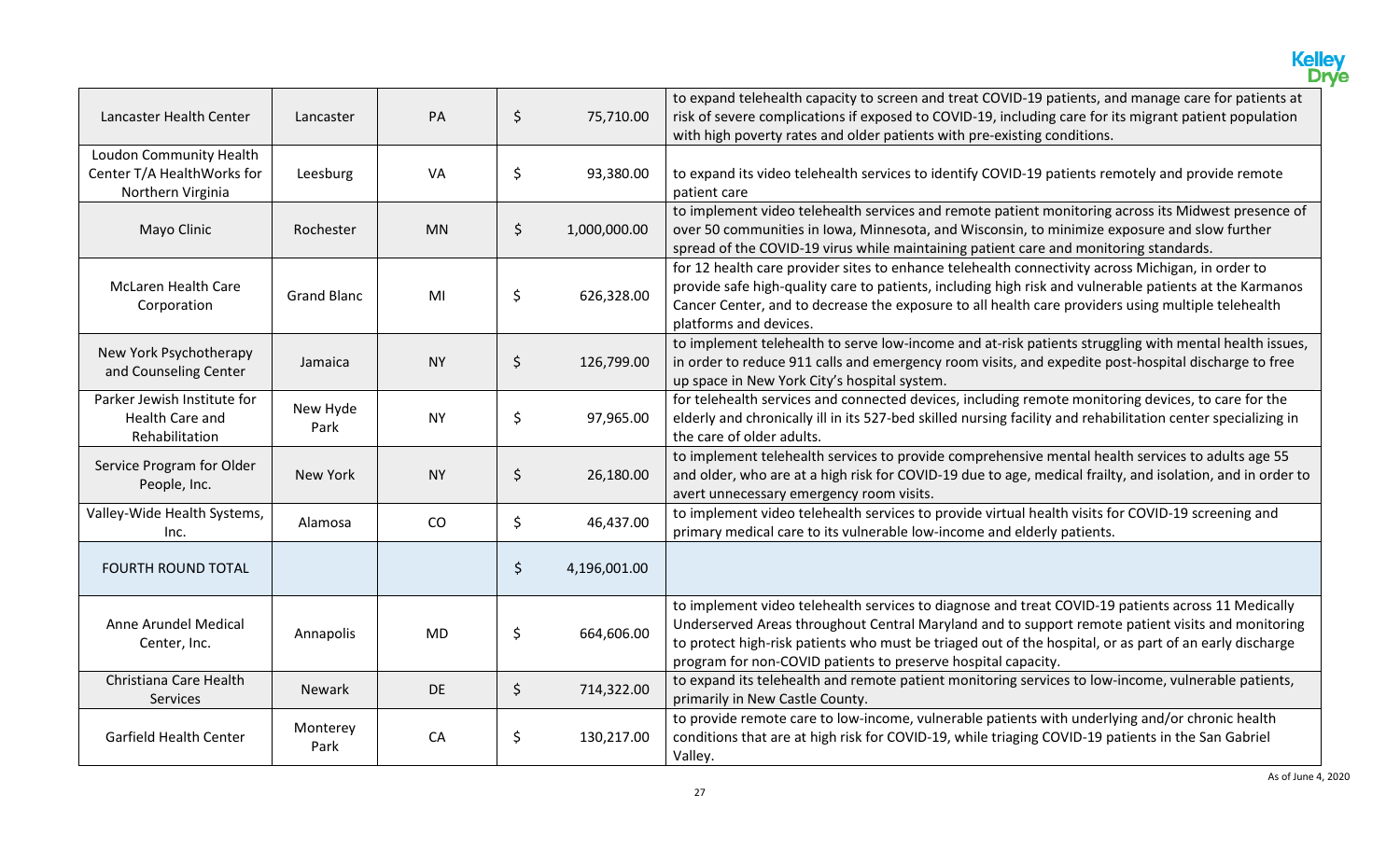|                                                                  |                     |           |         |              | <b>Kelley</b><br><b>Drye</b>                                                                                                                                                                                                                                                                                                                                                           |
|------------------------------------------------------------------|---------------------|-----------|---------|--------------|----------------------------------------------------------------------------------------------------------------------------------------------------------------------------------------------------------------------------------------------------------------------------------------------------------------------------------------------------------------------------------------|
| HIV/AIDS Alliance for Region<br>2 dba Open Health Care<br>Clinic | <b>Baton Rouge</b>  | LA        | $\zeta$ | 116,049.00   | to expand its telehealth and remote patient monitoring capabilities to treat low-income, vulnerable<br>patients.                                                                                                                                                                                                                                                                       |
| NYU Grossman School of<br>Medicine                               | New York            | <b>NY</b> | \$      | 772,687.00   | to expand telehealth services that allow high-risk, elderly, and vulnerable patients to remain at home<br>while receiving complex care and chronic disease management.                                                                                                                                                                                                                 |
| White Plains Hospital<br><b>Medical Center</b>                   | <b>White Plains</b> | <b>NY</b> | \$      | 165,832.00   | to deploy telehealth services to treat high-risk and vulnerable patients with pre-existing pulmonary<br>conditions and to implement telehealth services to address the facility's surging patient population,<br>while minimizing the risk of COVID-19 exposure for staff and patients without COVID-19.                                                                               |
| THIRD ROUND TOTAL                                                |                     |           | \$      | 2,563,713.00 |                                                                                                                                                                                                                                                                                                                                                                                        |
| <b>Banyan Community Health</b><br>Center, Inc.                   | <b>Coral Gables</b> | FL.       | \$      | 958,270.00   | to serve 24 Medically Underserved Areas in Miami-Dade and Broward counties by providing telehealth<br>services to approximately 2,000 low-income and highrisk patients so that patients can receive medical<br>care at home during the pandemic.                                                                                                                                       |
| <b>Health Partners of Western</b><br>Ohio                        | Lima                | OH        | \$      | 737,098.00   | to provide telehealth services targeted at lowincome patients by deploying telemedicine carts so that<br>patients can receive medical care at 71 community locations.                                                                                                                                                                                                                  |
| NYU Langone Health                                               | New York            | <b>NY</b> | \$      | 983,772.00   | to employ telehealth in operating rooms and conference room spaces that have been converted into<br>ICUs so doctors and health care providers can carefully monitor ICU patients from separate floors, thus<br>magnifying the finite number of available ICU specialists, reducing exposure to the coronavirus, and<br>maximizing the limited supply of personal protective equipment. |
| St. John's Well Child and<br><b>Family Center</b>                | Los Angeles         | CA        | \$      | 382,331.00   | to treat 21,000 patients in South Los Angeles and the City of Compton through remote patient<br>monitoring, video consults, and voice consults.                                                                                                                                                                                                                                        |
| The University of Michigan<br>Hospital                           | Ann Arbor           | MI        | \$      | 649,000.00   | to implement remote patient monitoring for high risk COVID-19 patients to reduce the need for<br>hospital admissions, and to expand video visit capacity so that patients with and without COVID-19 can<br>receive medical care at home during the pandemic.                                                                                                                           |
| <b>SECOND ROUND TOTAL</b>                                        |                     |           | \$      | 3,710,471.00 |                                                                                                                                                                                                                                                                                                                                                                                        |
| <b>Grady Memorial Hospital</b>                                   | Atlanta             | GA        | \$      | 727,747.00   | to implement telehealth video visits, virtual check-ins, remote patient monitoring, and e-visits to<br>patient's hospital rooms, enabling it to continue to provide high quality patient care, keep patients safe<br>in their homes, and reduce the use of personal protective equipment during the COVID-19 pandemic.                                                                 |
| Hudson River HealthCare,<br>Inc.                                 | Peekskill           | <b>NY</b> | \$      | 753,367.00   | for telehealth services to expand its frontline COVID-19 testing and treatment programs serving a large<br>volume of low-income, uninsured, and/or underinsured patients throughout southeastern New York<br>State, encompassing the Hudson Valley, New York City, and Long Island.                                                                                                    |
| Mount Sinai Health System                                        | New York            | <b>NY</b> | \$      | 312,500.00   | to provide telehealth devices and services to geriatric and palliative patients who are at high risk for<br>COVID-19 throughout New York City's five boroughs.                                                                                                                                                                                                                         |